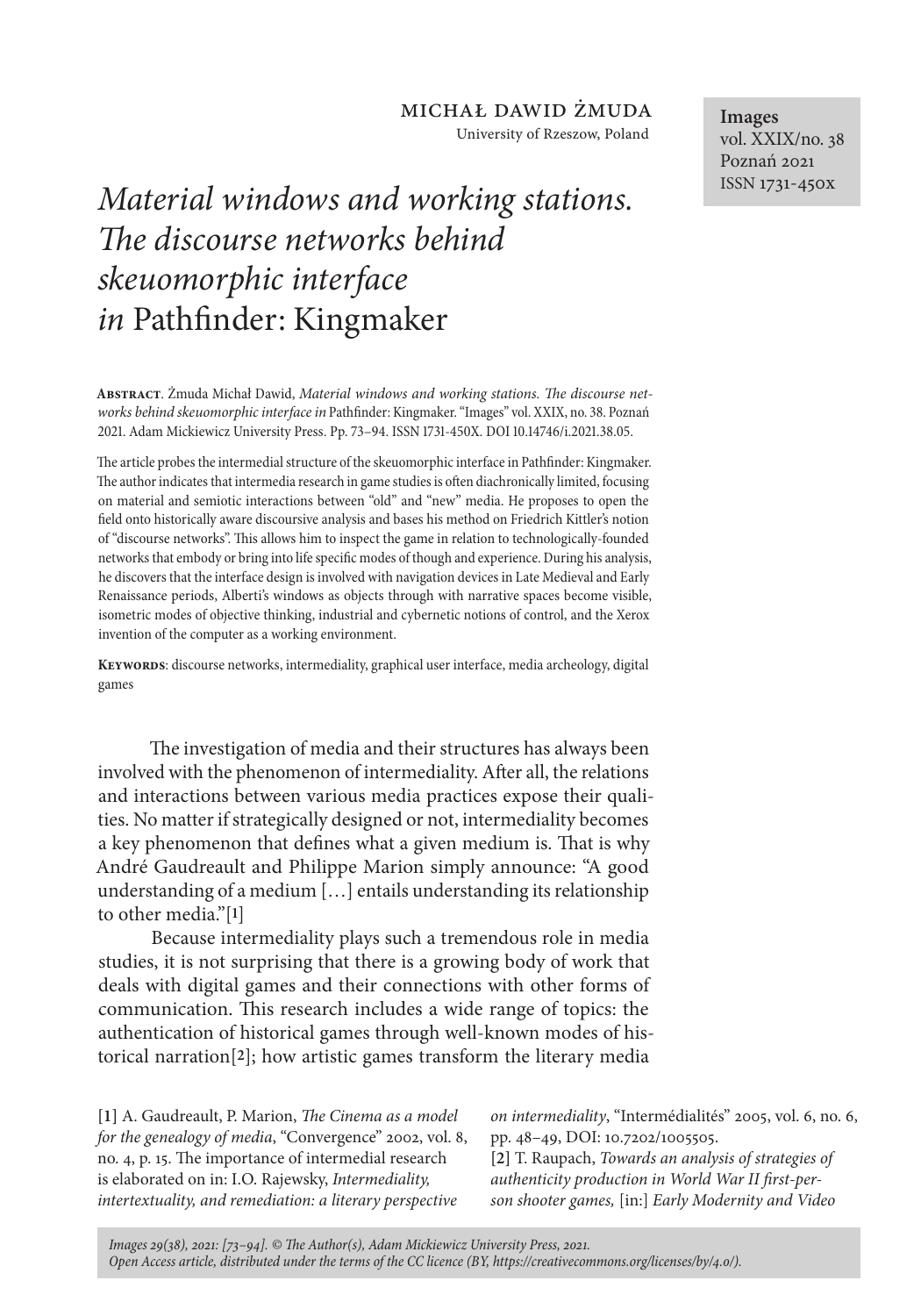by integrating them into their structures[**3**]; the combination of static comics with digital game media;[**4**] and games' dependance on cinematic modes of representation,[**5**] among others.[**6**]

Much of such research attempts to inspect intermediality to find out how games adapt or reconfigure pre-digital forms. In turn, the intermedial perspective on games tends to focus on the material, aesthetic, and semiotic qualities of chosen products, overlooking the intricacies of historical and cultural aspects of media. To scrutinize the characteristics of games, researchers tend to treat both digital games and pre-digital media as fixed classes of established forms,[**7**] almost always regarding them as singular phenomena (film, literature, photography…).

I try to overcome this research inclination, which (as I am going to briefly show) is a consequence of the intermedial methodology and the distinction between "old" and "new" media. I propose to look at intermediality in games as a phenomenon encompassing both material and discoursive facets. I do not introduce a new typology (there are many to choose from already), but instead discuss how intermedial research of games can be enriched with Friedrich Kittler's theoretical model of "discourse networks". I implement this method to probe the skeuomorphic graphical user interface of *Pathfinder: Kingmaker*.

Many media researchers agree that interfaces are an important topic of study, often regarding them as a vital component of digitally mediated experiences.[**8**] Despite the variety of tackled topics, game studies still lacks a detailed historical examination of skeuomorphic interfaces. Such interfaces are common in games because, Piotr Kubiński explains, they support the immediate and immersive experiences.[**9**] This effect is possible thanks to the intermedial nature of skeuomorphism. The design practice represents digital processes by making the interface resemble other (usually older) media or objects. Graphical user interfaces are semiotic devices, thanks to which the inaccessible

*Games, ed. T. Winnerling, F. Kerschbaumer, Newcastle 2014*, pp. 123–138.

**[3]** A. Ensslin, *Literary Gaming*, Cambridge – London 2004.

**[4]** A. Lippitz, *Lost in the static?: Comics in video games*, [in:] *Intermedia Games – Games Inter Media: Video Games and Intermediality*, ed. M. Fuchs, J. Thoss. New York 2019.

**[5]** I. Girina, *Video game mise-en-scene remediation of cinematic codes in video games*, [in:] *Interactive Storytelling. ICIDS 2013. Lecture Notes in Computer Science*, ed. H. Koenitz, T.I. Sezen, G. Ferri, Cham 2013. **[6]** Ida Kathrine Hammeleff Jørgensen suggests that the intermedial research in game studies is still overshadowed by the transmedial method though: I.K.H. Jørgensen, *Media and games: an intermedial framework*, in

*FDG '18: Proceedings of the 13th International Conference on the Foundations of Digital Game*, ed. S. Dahlskog, S. Deterding, J. Font, Malmö 2018, <https://doi. org/10.1145/3235765.3235794>, accessed: 23.01.2021. **[7]** For examples see abstracts of: P. Groppo, *Narrative ludology: intermediality in adventure games,* "Em Tese" 2012, vol. 18, no. 3, DOI: 18. 96. 10.17851/1982- 0739.18.3.96-108; *Intermedia Games – Games Inter Media…*; A. Enslin, op.cit.

**[8]** P. Celiński, *Interfejsy. Cyfrowe technologie w komunikowaniu,* Wrocław 2010, pp. 64–80; L. Manovich, *The Language of New Media*, Cambridge – London 2011, pp. 62–115; C.U. Andersen, S.B. Pold *Interface Criticism*, Aarhus N 2011, pp. 8–13.

**[9]** P. Kubiński, *Gry wideo. Zarys poetyki*, Kraków 2016, pp. 219–228.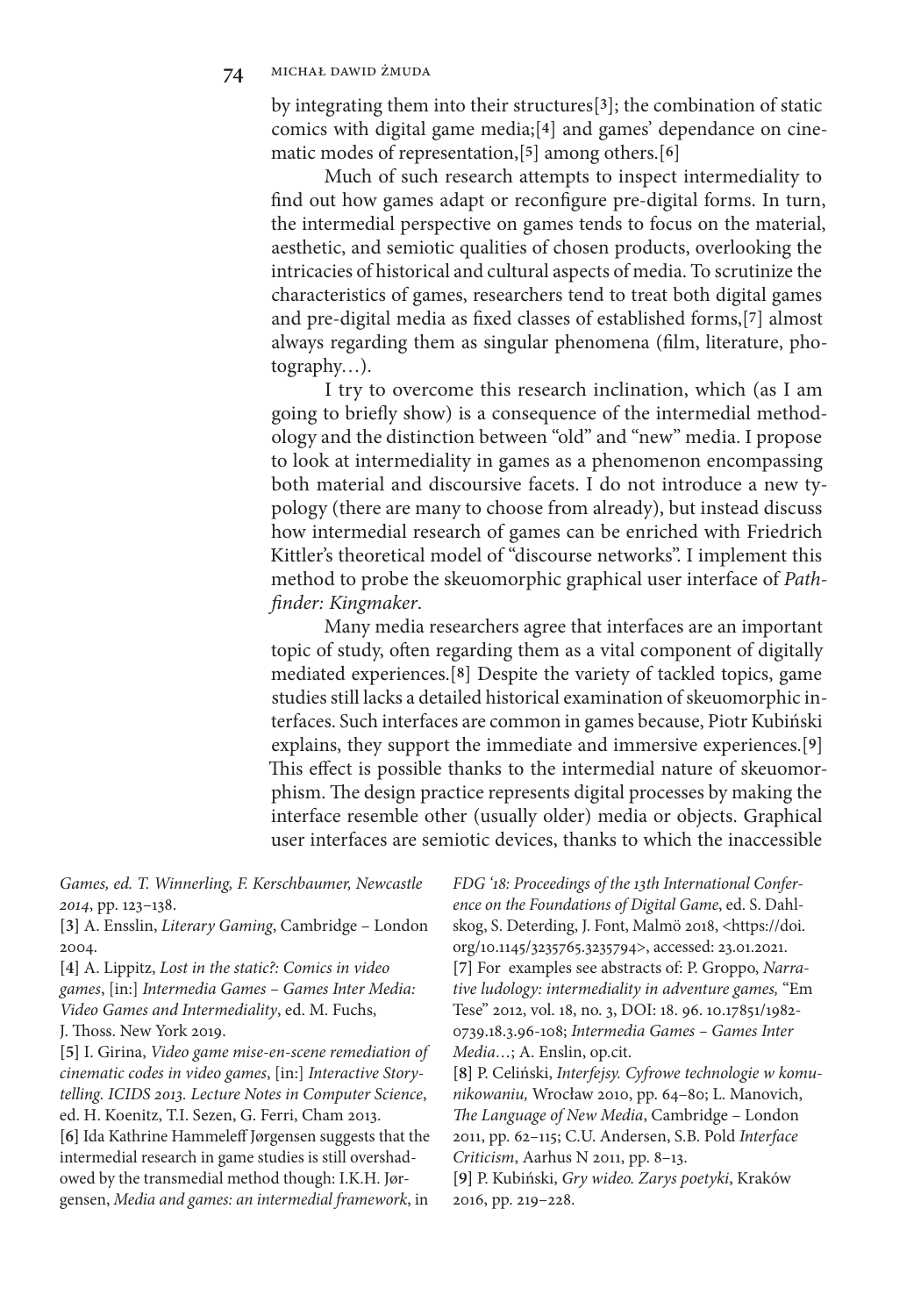computer systems become understandable. I focus on *Pathfinder* because it carries out many foundational discourses about skeuomorphic design practices in game. The game's interface design fits within the scope of intermediality, which, as explained by Iryna O. Rajewsky and Jens Schröter, includes instances of media "re-representation" or "remediation," [**10**] in which "One medium refers to another and thereby it can comment on the represented medium."[**11**]

At its core, the research of intermediality is either concerned with the material interactions between distinct media forms or with historical transformations of media;[**12**] how media borrow from and influence each other, how one medium adapts the qualities of a different medium, and how new media distinguish themselves from previous forms of communications. Juergen E. Mueller scrutinized this fixation of the field, noting that it often excludes questions of "social and historical meanings and functions", focusing on the materiality of media instead. As a solution to the problem, he suggests researchers take into consideration the social meaning-making processes that are embedded in the materiality of (inter)media.[**13**] Such an approach could result in – to use his words – an "intermedia-oriented cultural history of digital media and their social functions."[**14**] Unfortunately, Mueller offers only direction, not the tools needed for its implementation.

The historical perspective on intermediality often focuses on the processes of media emergences and evolutions, and also on the ontological and material foundations of (inter)media practices. Such an approach is interested in the construction of media history. André Gaudreault and Philippe Marion, for example, inspect how media are "born" and find their "identity" through intermedial relations.[**15**] The authors of the articles in *Intermediality and Media Change*[**16**] use the method to write about historical succession of media. Game researcher Aki Järvinen organizes "a continuum" of audio-visual styles adapted by digital games between 1970s and 1990s.[**17**]

The research on intermediality in games is often limited to a topic of "games and…" other media. Britta Neitzel reports, for example, that: Videogames are not thinkable anymore outside of relation to literary themes, to (simple) structures of narration (interactive storytelling)

**[10]** I.O. Rajewsky, op.cit., p. 60; J. Schröter, *Discourses and models of intermediality, "*CLCWeb: Comparative Literature and Culture" 2011, vol. 13, p. 4, DOI: 10.7771/1481-4374.1790.

**[11]** J. Schröter, op.cit., p. 5.

**[12]** I.O. Rajewsky, op.cit., pp. 46–57.

**[13]** J. Mueller, *Intermediality, Quo Vadis A brief inventory and a road map for six central future research axes*, "International Journal of Semiotics and Visual Rhetoric" 2019, vol. 3, p. 20, DOI: 10.4018/ IJSVR.2019070102.

**The problem with intermediality**

**[14]** Ibidem, p. 28.

**[15]** A. Gaudreault, P. Marion, op.cit.

**[16]** *Intermedialityand media change*, eds. J. Herkman, T. Hujanen, P. Oinonen, Tampere 2012.

**[17]** A. Järvinen, *Gran Stylissimo: The audiovisual elements and styles in computer and video games*, [in:] *Proceedings of Computer Games and Digital Cultures Conference*, ed. F. Mäyrä. Tampere 2002.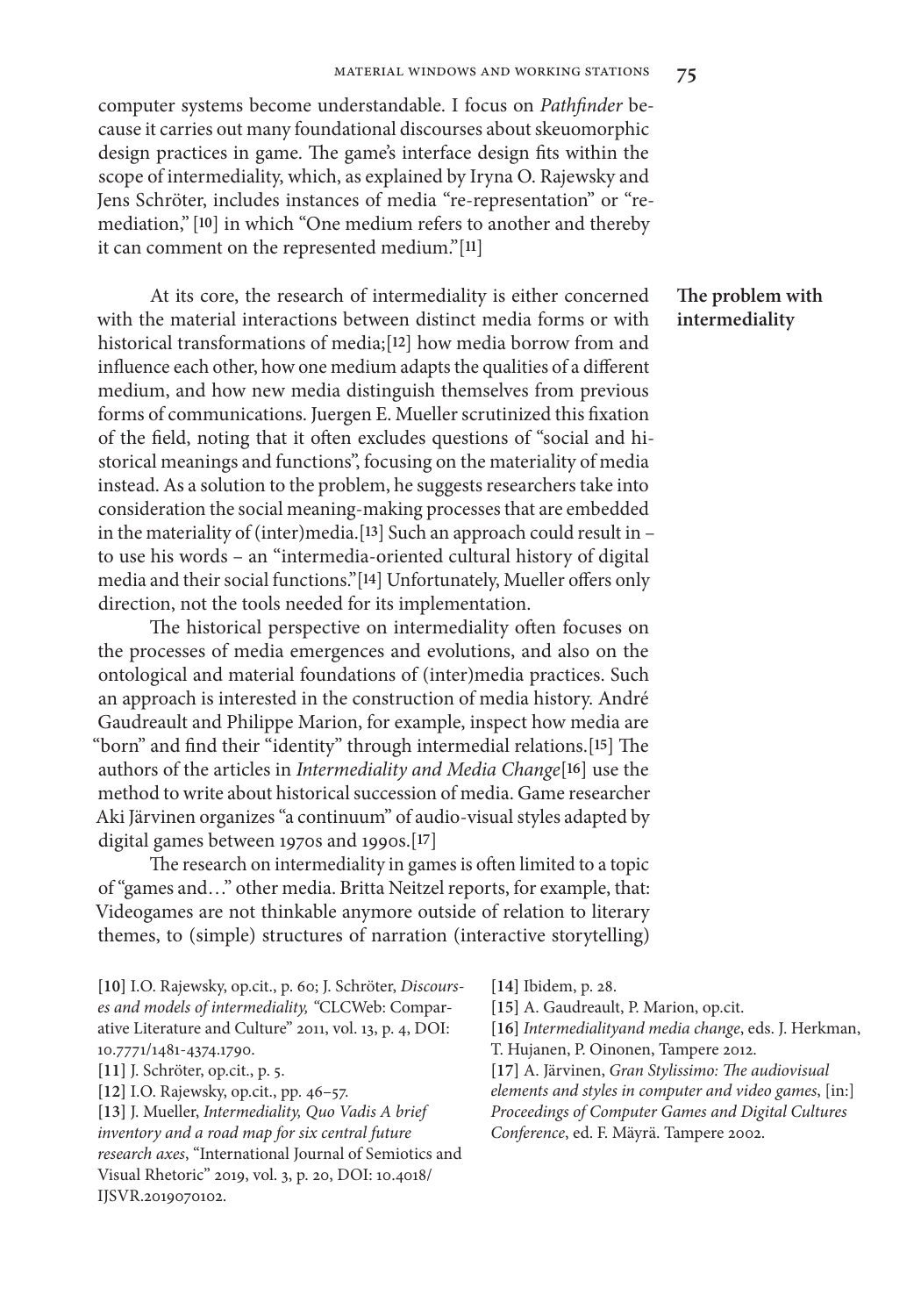or transformations of classical narrative patterns, to themes, visual patterns ("virtual camera") or methods of the production of films, references to painting, or musical dramaturgy."[**18**]

As a result, the historiography of media seen through the lens of intermediality risks becoming a history of so-called "old" and "new" forms of communication. While this division has certainly proven to be productive in many areas of research (including game studies), it reduces the historical process to an interaction between only two opposing categories: the analog past and the digital present. Pre-computer media are treated as an almost homogenous group of practices. Their history is rewritten from the perspective of the emerging computer. The rich and complicated past becomes constrained and simplified for the sake of the present. The computer is seen – I use Lev Manovich's influential words here – as "a set of different media and a system for generating new media tools and new types of media."[**19**] Thus, intermediality becomes a strategy for creating digital forms: "to represent the world or our experience in a new way" or to introduce "new ways of navigation and interaction with already existing media formats."[**20**] Many game scholars have been influenced by such a research philosophy, myself included.[**21**]

**A method**

The focus on the newness of the digital has been already questioned by the practitioners of "media archeology". Researchers within that field conceptualize media history as a non-linear phenomenon. As Siegfrid Zielinski strongly asserted, "The history of the media is not the product of a predictable and necessary advance from primitive to complex apparatus."[**22**] Media archeology then, Wolfgang Erst elaborates, opposes history, and "refers to what is actually there: what has remained from the past in the present like archaeological layers, operatively embedded in technologies."[**23**]

Media archeologists developed many concurrent methodologies that tackle the problem at hand, many of which treat past and present media as equal categories. For example, instead of writing about the progression of media, Jussi Parikka opts to look at transpositions that take place between different technological (and biological) systems.[**24**] Angela Ndalianis looks at how past media logic impresses and infuses

**[18]** B. Neitzel, *Performing games: intermediality and videogames*, [in:] *Handbook of Intermediality*, ed. G. Rippl, Berlin – Boston 2015, e-book. **[19]** L. Manovich, *Software Takes Command*, New York – London 2013, p. 102. **[20]** Ibidem, p. 196. **[21]** See the research examples mentioned in the second paragraph. **[22]** S. Zielinski, *Deep Time of the Media: Toward an archaeology of hearing and seeing by technical means*, trans. G. Custance, Cambridge – London 2006, p. 7.

**[23]** W. Ernst, *Media Archaeography. Method and machine versus history and narrative of media*, [in:] *Media Archeology. Approaches, applications, and implications*, ed. E. Huhtamo and J. Parikka, Berkeley, Los Angeles – London 2011, p. 241.

**[24]** J. Parikka, *Insect Media. An archaeology of animals and technology*, Minneapolis – London 2010, p. XIII**.**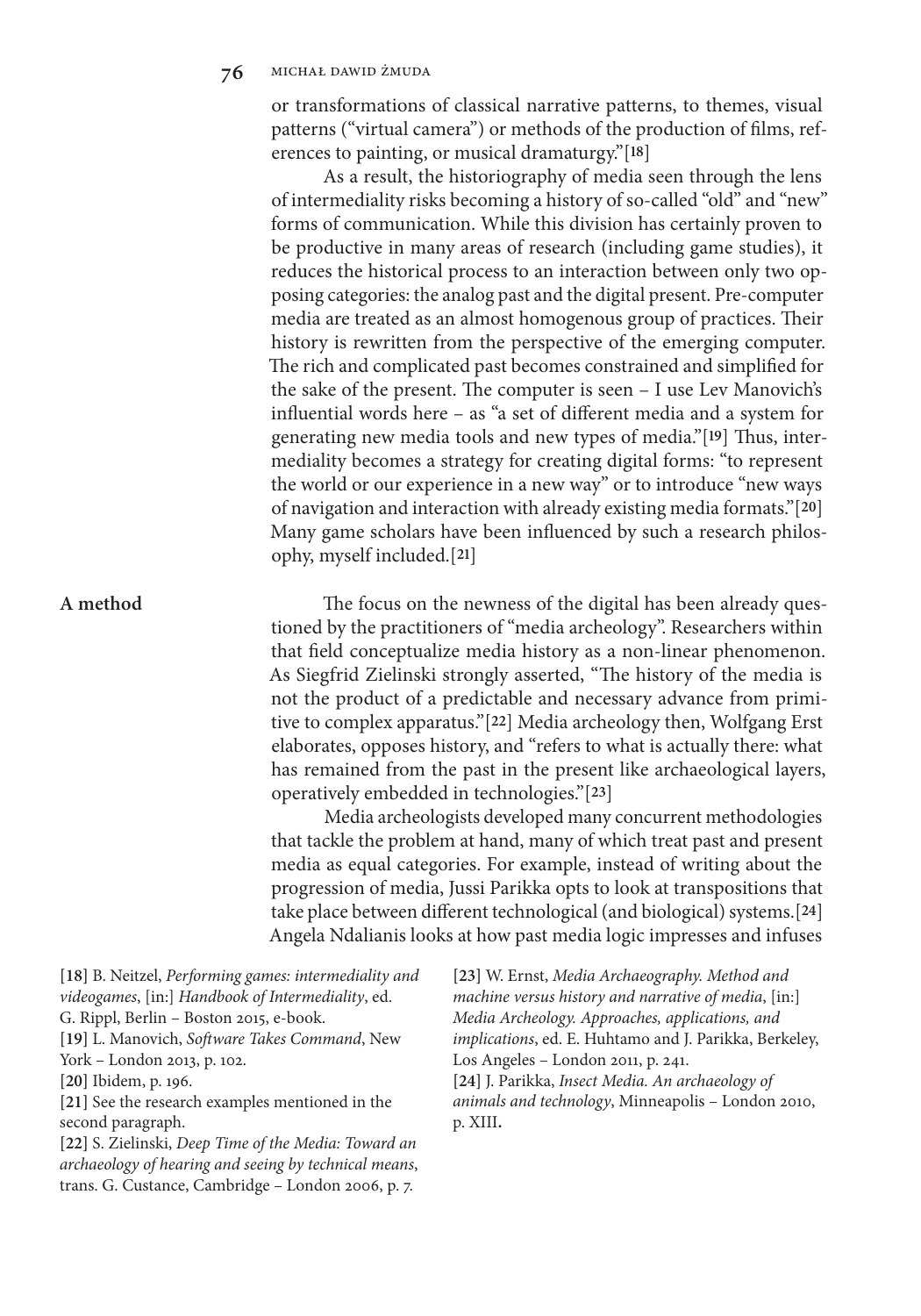recent creations.[**25**] Erkii Huhtamo brings chosen aspects of the past and present media into conversation with each other.[**26**] Transposition, infusion, conversation, traces… Many of the terms used by media archeologists are also commonly used in intermedial research, suggesting that the field deals not only with history, but also with intermedial relations (even if it is often not framed as such). The goal of media archeology is to uncover the linkages between the variety of media forms (be it past or present).

In my approach, I combine the two methods, because the narrow understanding of history in intermediality can be solved by the non-linear direction proposed in media archeology. I argue that intermediality links digital games with distinct moments from the past or present. That is why it is necessary to see the referenced media as concrete phenomena with their own history. There is no unified literature or cinema, but rather complicated systems of devices that changes based on the technical, cultural, discoursive, and social developments. When games intermedially connect with those systems, they do not just represent the visual and semiotic qualities of given media, but become involved with their discoursive facets as well. As a consequence, the way a game is designed also becomes involved with chosen discourses.

In my understanding of discourses, I follow Michel Foucault, who saw them as systems of rules that define and govern socio-cultural domains, modes of enunciation, knowledge production, and perimeters of thinking.[**27**] To fully grasp the scope of the phenomenon in question, I propose to look at intermediality in games from an angle that was initiated by Friedrich Kittler. Kittler's research established that media technologies occur and act within "discourse networks" – webs of "power, technologies, signifying marks, and bodies"[**28**] that "allow a given culture to select, store, and process relevant data."[**29**] What is more, discourse networks are historically conditioned; they function in certain historical moments and change over time.

When using the term, Kittler tries to attune Foucault's method of discourse analysis to the cultural role of media. By doing so, he corrects Foucault's major oversight. There is no discourse without media.[**30**] Kittler emphasizes that technologies are shaped by different discourses, and at the same time develop or carry them out. In other words, the forms and functions of media embody or bring into life specific cultural rules. Therefore, technologically-founded networks shape human sub-

| [25] A. Ndaliains, Neo-Baroque Aesthetics and Con-             | [28] D.E. Wellbery, Foreword, [in:] F. Kittler, Discourse |
|----------------------------------------------------------------|-----------------------------------------------------------|
| temporary Entertainment, Cambridge - London 2004,              | Networks 1800/1900, transl. M. Metteer, C. Cullens,       |
| p. 5.                                                          | Stanford 1990, p. xiii.                                   |
| [26] E. Huhtamo, Dismantling the fairy engine. Media           | [29] F. Kittler, Discourse Networks, p. 369.              |
| archeology as topos study, [in:] Media Archeology.             | [30] Idem, Gramophone, Film, Typewriter, transl.          |
| Approaches, p. 28.                                             | G. Winthrop-Young, M. Wutz, Stanford 1999, xli.           |
| [27] M. Foucault, <i>The Archeology of Knowledge</i> , transl. | [31] Ibidem, p. x-xli.                                    |
| A.M. Sheridan Smith, New York 1972.                            |                                                           |
|                                                                |                                                           |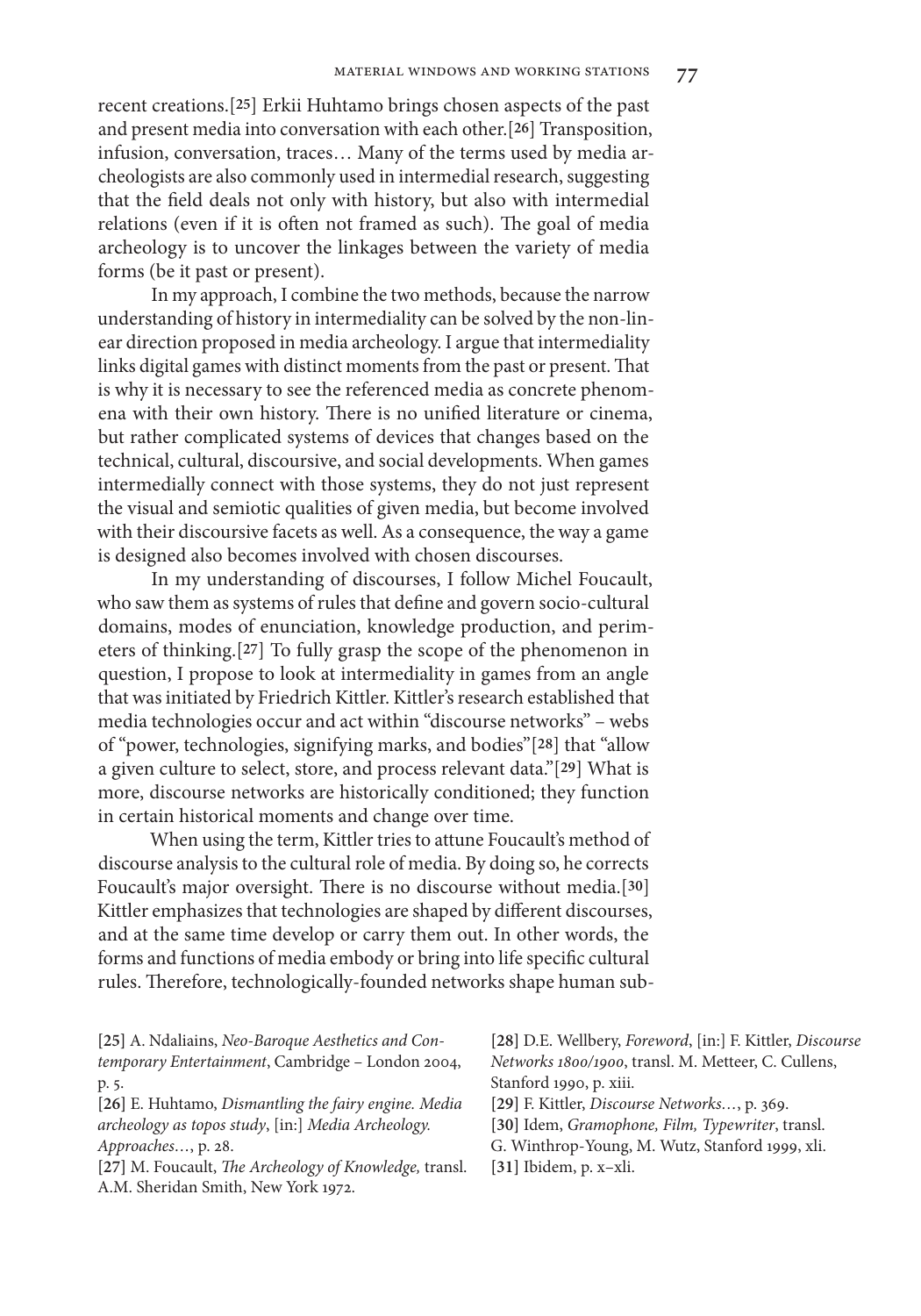jectivity by designating "schematism of perceptibility"[**31**] – epistemic formations and their limits. The technical limitations and affordances of media produce concrete ways in which things can be experienced.

There are two reasons as to why I chose the theory in question. Firstly, Kittler's works have influenced the field of media archeology. Parikka emphasizes that the field was born out of Kittler's "emphasis on the importance of the technical as a system of inscription, in the manner Foucault talked about, which related to both archaeological (conditions of knowledge) and genealogical (history is inscribed in various bodies, or materials) theories."[**32**] Secondly, and more importantly, the notion of discourse network can be easily relocated into the research of intermediality. The relationships between media become the relationships between the discourse networks those media represent. Such change enriches the outlook on intermediality, because it stops being seen as just a relation between two distinct categories of media (e.g. literature and cinema), becoming a much richer relationship between past and present discourses.

The analysis of intermediality in games should take into account that games reference or represent devices that were (or are) a part of a given discourse network. Consequently, games are not only related to the devices in question, but also to the discourse networks and the discourses they embody. When used in that way, an intermedial inspection should be able to reveal how those discourses produce gaming forms and specific modes of experience.

Such an examination is not interested in writing a history of digital games. Rather, it follows the media archeological approach, which is "about rereading and rewriting epistemological (rather than simply temporal) momenta."[**33**] Still, it is impossible to fully grasp the scope of a discourse network and its innerworkings. That is why I follow Kittler's advice[**34**] and during my analysis provide "snapshots" of moments which contributed to the development of *Pathfinder's* interface. I treat the chosen game as an excavation site, from which I can dig up evidences of different discourse networks.[**35**]

# **Pathfinding**

*Pathfinder: Kingmaker* is a computer roleplaying game inspired by the likes of *Baldur's Gate*, *Fallout* or *Planescape: Torment*. The game adapts Paizo's *Pathfinder* tabletop system, which is itself based on the rules of the third edition of *Dungeons & Dragons*. I chose *Pathfinder* as my research material, because despite the fantastical setting, the game's graphical user interface abounds with media forms that date from the 13th through 16th

**[32]** J. Parikka, *What is Media Archeology*?, Cambridge – Malden 2012, p. 68.

**[33]** W. Ernst, op.cit., p 240.

**[34]** F. Kittler, *Discourse Networks*…, p. 370.

**[35]** I am inspired by the general idea behind media archeology, which "sees media cultures as sedimented and layered, a fold of time and materiality where the

past might be suddenly discovered anew, and the new technologies grow obsolete increasingly fast". J. Parikka, *What is Media Archeology?…*, p. 3.

**[36]** I also suspect that the game is emblematic of the interface design strategy used in many other computer roleplaying games. More thorough research on the topic is needed, though.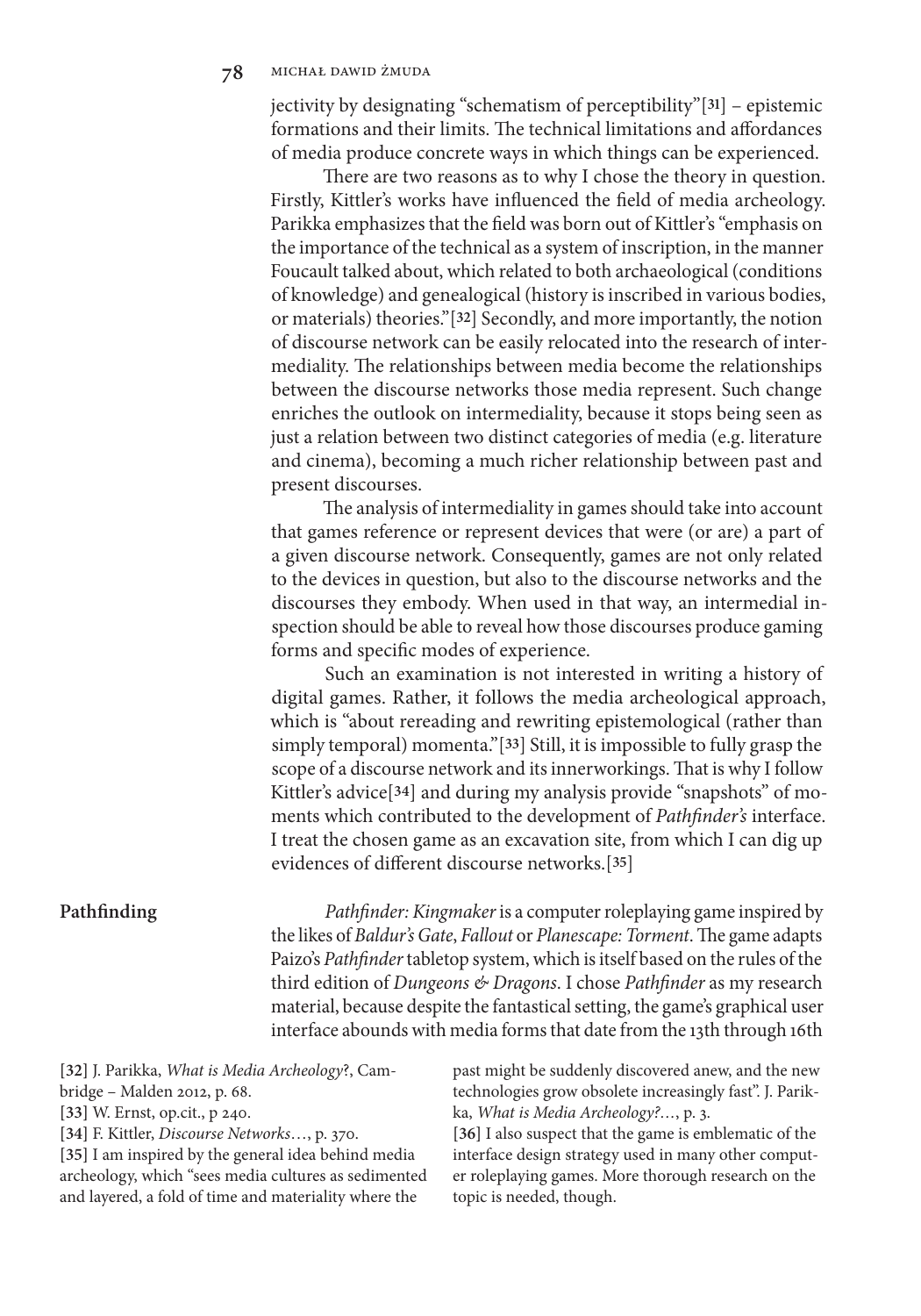centuries.[**36**] For example, an image of a portolan chart surrounds the map view of the current in-game location (see il. 1). Mediterranean naval navigators used such portolans from the 13th to 16th centuries to outline the coastlines and chart their travels.[**37**] An imitation of a spheric astrolabe adorns the screen during the travels on the "overworld" map. As the group explores the land, the device moves slowly, marking the passage of days and nights, which corresponds to the 15<sup>th</sup> century astrolabes which helped mariners with solar observations and navigation.[**38**]



The intermedial strategy in *Pathfinder* invokes very real, western discourse networks; those that developed at the intersection of Late Medieval period and the Renaissance. Such a choice is not accidental, as the game's fictional setting, too, lies on the edge of cultural change. The interface plays a semantic role, signifying the historical time and the technological context of the cultural practice (exploration) that the game deals with. The players lead a group of adventurers, exploring, colonizing and overseeing the Stolen Lands, a politically-contested province filled with wild nature and magic. To achieve this goal, the party must survive and solve ethical, political and militaristic problems. "Conquer new regions […], carving your kingdom from the wilderness,"[**39**] the promotional description shouts at the consumers.

Il. 1. The representation of a portolan chart in the map view. Source: Owlcat Games, *Pathfinder: Kingmaker*, Deep Silver 2018, screenschoot taken by the author

**[37]** T. Campbell, *Portolan charts from the late thirteenth century to 1500*, [in:] *The History of Cartography*, vol. I, eds. J.B. Harley, D. Woodward, Chicago 1987.

**[38]** E.H. Ash, *Navigation techniques and practice in the Renaissance*, [in:] *The History of Cartography*, vol. III, ed. J.B. Harley, D. Woodward, Chicago 1987, pp. 513–518.

**[39]** See the game's Steam page: <https://store.steampowered.com/app/640820/Pathfinder\_Kingmaker\_\_ Enhanced\_Plus\_Edition/>, accessed: 23.01.2021.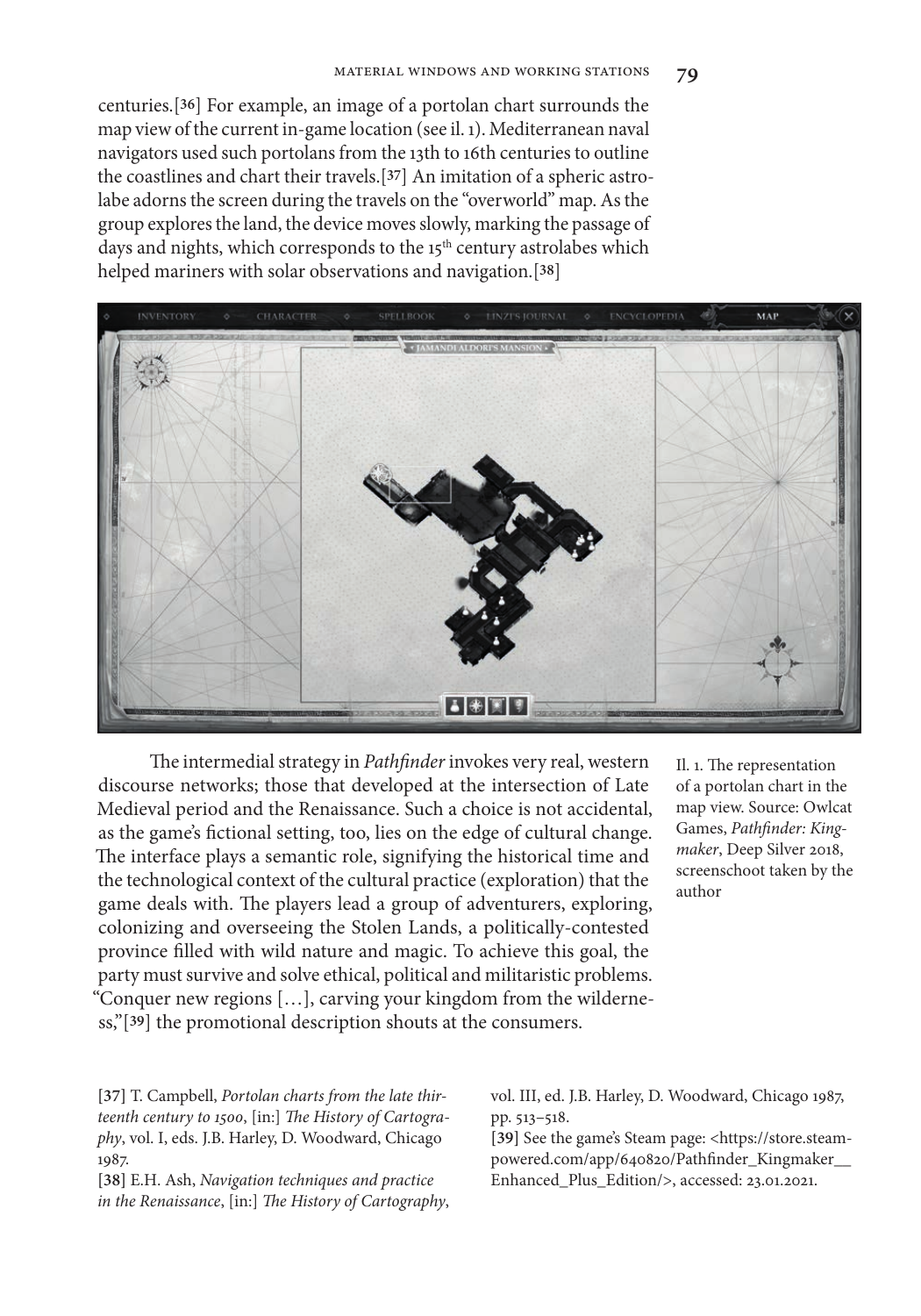The game's theme draws on the historical establishment of new relationships between the civilized and wild landscapes which took place in the emerging Renaissance. As Denis Cosgrove explains, the visual discourse of that time had to embody and imagine landscapes that corresponded with the processes of naval exploration, geographical discovery and political occupation of new spaces.[**40**] The cultural hierarchy "that was widely recognized in the Renaissance" passed "from uncultivated wilderness, through domestic pasture and farmland, to the rational, intellectual spaces of the city."[**41**] European imagination had to deal with the "domestication of the new, global spatiality that was characterized […] by the disruption of previously established spatial, ethnographic and conceptual boundaries."[**42**] Renaissance people were indeed carving their kingdoms from the wilderness.

The virtual spaces of *Pathfinder* reproduce this configuration, showing the players wild, unexplored landscapes. During gameplay, the users slowly travel from place to place to uncover the fictional region. The software automatically fills out the graphical information missing from the digital maps. The town management mechanics simulate the processes in which the players conquer new areas and mark their territory by establishing and developing centers of commerce: settlements, villages, and towns. Simultaneously, the branching narrative system controls the outcomes of the players' varied decisions. Those decisions are often embedded in the colonial discourse. Who will the players help, the ancient Fey creature of the forest or the lumberjacks who have invaded her home? Will they negotiate a peace between warring tribes of kobolds and mites (integrating them into the growing empire), or will they use the conflict to exterminate both?

The graphical interface design contextualizes the gameplay and the players' actions within the historical moment. By alluding to such technical inventions as portolan charts, cosmographic diagrams, astrolabes, paper notes and documents, landscape paintings, just to name a few, the game affords the players the ability to navigate specific discourse networks and thus to interpret *Pathfinder: Kingmaker* as a software that is semantically and aesthetically linked with the aforementioned discourse. Yet, these historical allusions work within a game medium that is also involved with computer-based media networks. In consequence, the intermedial structure of *Pathfinder* relates the game to many historically distant systems of technologies and ideas. What follows now is an analysis that maps this relation.

### **Material windows**

A loading screen is the most recursive image in *Pathfinder.* When the game data is being loaded into memory, the software displays a wooden table which holds two frames. They imitate the materiality

**[40]** D. Cosgrove, *Geography and Vision. Seeing, Imagining and Representing the World*, London – New York 2008, p. 51–54. **[41]** Ibidem, p. 52. **[42]** Ibidem, p. 53.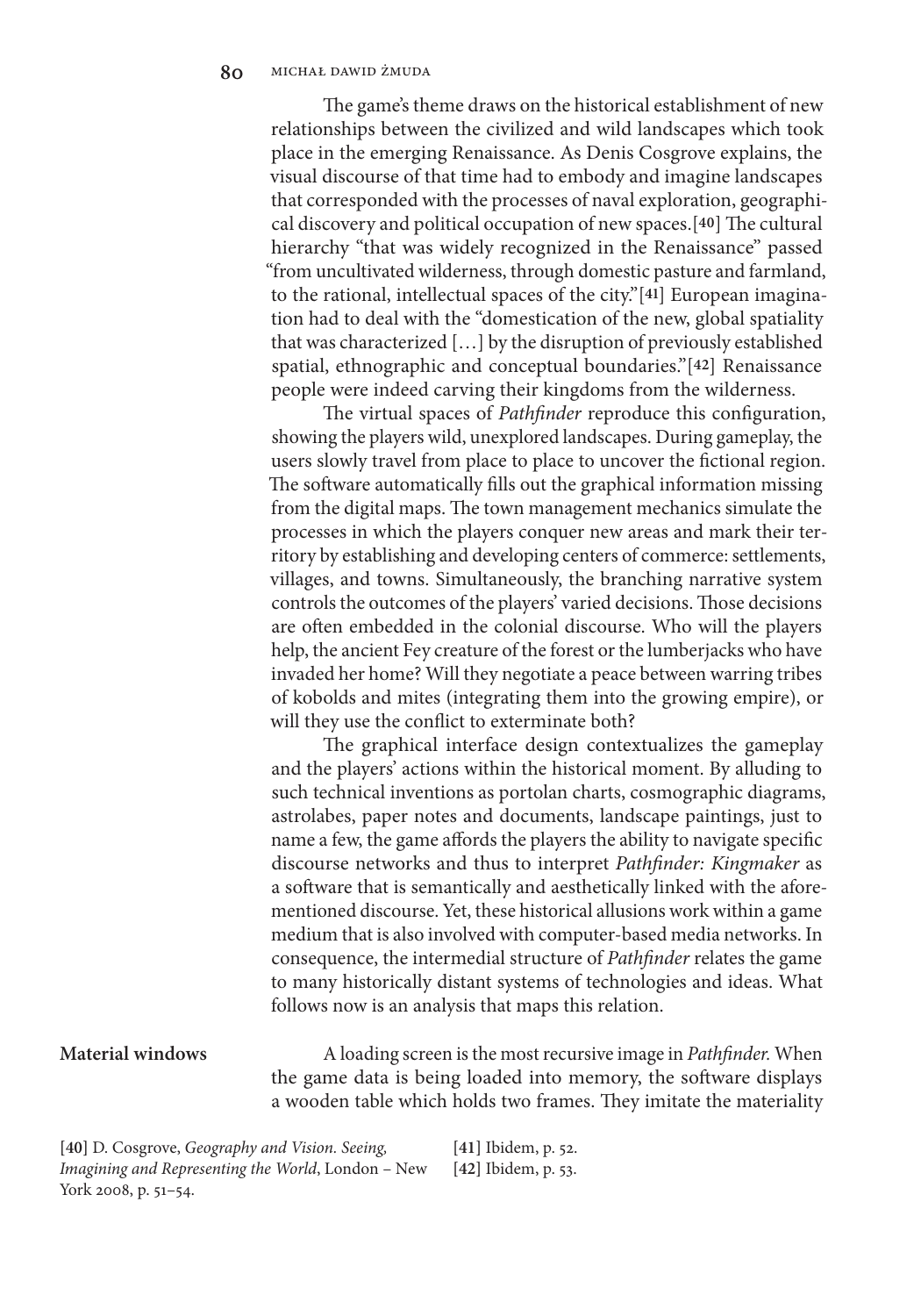of a hard book cover. The biggest cover encloses a book, opened and ready to look at. The revealed pages of the codex contain another frame, one that resembles the borders of a painting. This final frame encloses a mahogany, rectangular image that shows one of many digital landscapes or interiors explored in the game.

This structure of frames within other frames exhibits a significant logic behind *Pathfinder's* graphical interface construction. The game depicts the frames as if they were tangible objects. This design principle repeats in all interface windows (il. 2): the stacks of papers are wrinkled and folded, notes and bookmarks protrude from the codex pages, the astrolabe makes characteristic sounds when used, the mouse cursor appears to be made of stone. Such a design principle makes the interface appear as an accurate depiction of material objects from the 13th through 16th centuries. The players are not interacting with the interface, but with the piles of material media and devices.



However, the multiplicity and (represented) materiality of the interface are not necessarily used in the game as historically accurate interpretations of the past. They are also products of the contemporary discourses about presenting digital processes and digital data to the users. Despite looking like media from the past, the aesthetics and organization of the game's interface try to solve a very specific computer-related problem: how to allow for quick and intuitive man-machine communication.

The notion of an interface comes from cybernetics. This scientific field has equated men with mechanical systems and established a theoretical framework for reflection about and the development of men-machine communication. Norbert Wiener, probably the most influential cybernetician, provides persuasive examples of correlations

Il. 2. The representation of paper media. Source: Owlcat Games, *Pathfinder: Kingmaker*, Deep Silver 2018, screenschoot taken by the author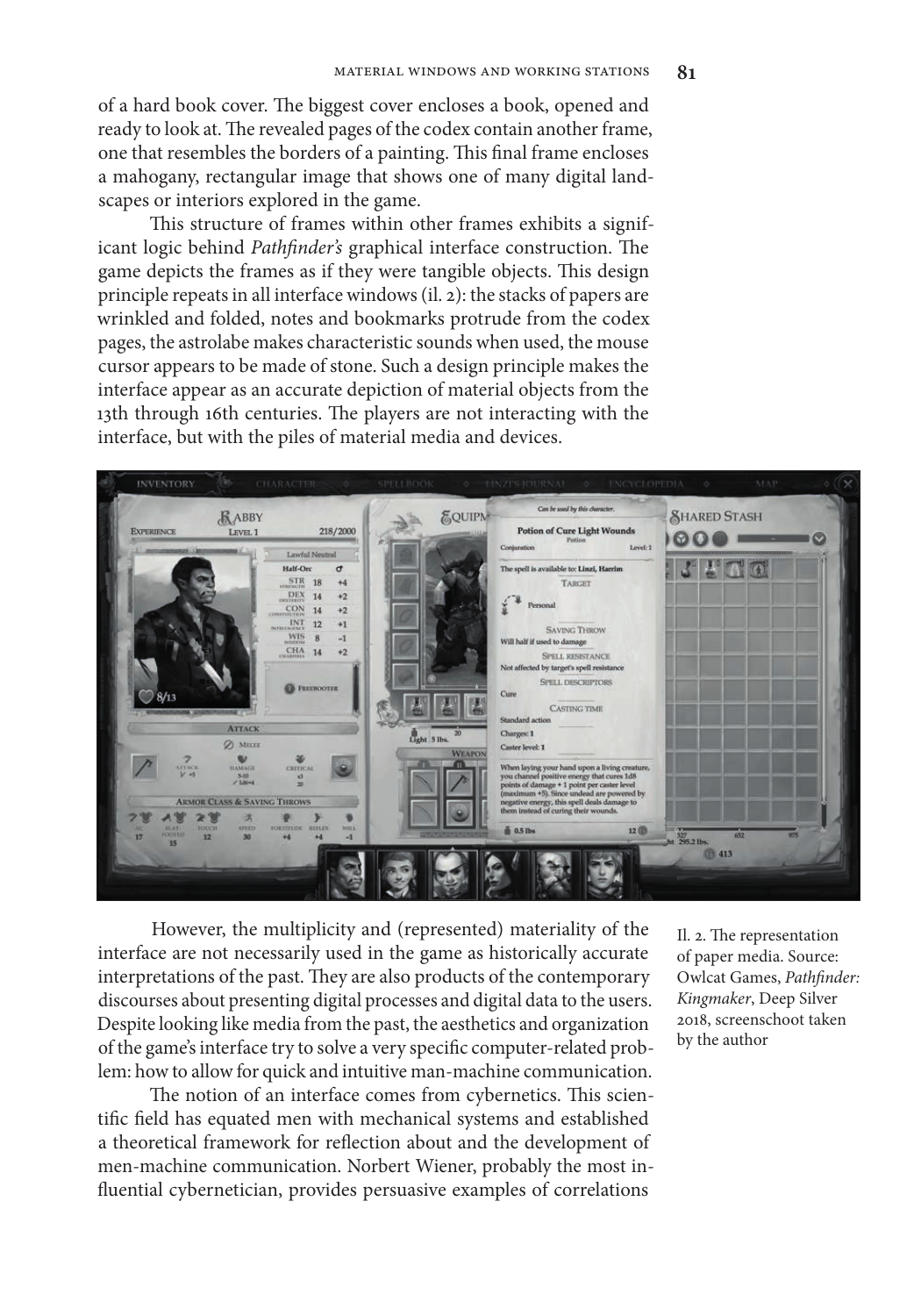between biological systems (be it a cat[**43**] or a human brain[**44**]) and machines, exploring the implications of those findings. He explains that cybernetics are an answer to a new industrial condition in the middle of the 20<sup>th</sup> Century, during which "the machine" became "a source of control and a source of communication. We communicate with the machine and the machine communicates with us."[**45**] Thus, designing a viable tools for human-machine communication became a technical and cultural necessity.

The first computer user interfaces used punch-card technologies and were soon replaced by command and text-based modes of communication. It was Ivan Sutherland who reformed those modes into the graphical interfaces used to this day. In his groundbreaking Sketchpad project (a digital program for drawing on a monitor with a light pen), Sutherland invented the interface as a visual device. His technical report reads:

The Sketchpad system makes it possible for a man and a computer to converse rapidly through the medium of line drawings. […] in the past, we have been writing letters to rather than conferring with our computers. For many types of communication […] typed statements can prove cumbersome. The Sketchpad system, by eliminating typed statements [...] in favor of line drawings, opens up a new area of man-machine communication.[**46**]

Sutherland proposes replacing written communication with visualizations of digital processes and human thoughts (the interface works in two directions). In this way, he follows a cybernetic outlook on information as an immaterial entity that can be communicated in any form. As Wiener put it: "The mechanical brain does not secrete though «as the liver does bile,» […] nor does it put it out in the form of energy, as the muscle puts out its activity. Information is information, not matter or energy."[**47**]

If information is a pattern that does not depend on its embodiment, then it can be represented by mathematical operations,[**48**] and those operations can be visualized on the screen for users. This way of thinking was crucial for the development of contemporary interface designs and therefore can help us understand the intermedial structure in *Pathfinder*. The notion that information and physicality are two separate categories was widespread in the information-focused theories of such cyberneticians as John von Neumann, Claude Shannon or

| Cybernetics and Society, London 1989, p. 22.<br>TR-574.pdf>, accessed: 23.01.2021.<br>[44] Ibidem, p. 17.<br>[45] Idem, Men, machines and the world about, [in:]<br>The New Media Reader, eds. N. Wardrip-Fruin,<br>1985, p. 132.<br>N. Montfort, Cambridge - London 2003, p. 71.<br>[46] I.E. Sutherland, Sketchpad: A man-machine<br>graphical communication system, technical report,<br>1948, vol. 27. | [47] N. Wiener, Cybernetics or Control and Commu-<br>nication in the Animal and the Machine, Cambridge<br>[48] See: C. Shannon, A mathematical theory of<br>communication, "The Bell System Technical Journal" |
|------------------------------------------------------------------------------------------------------------------------------------------------------------------------------------------------------------------------------------------------------------------------------------------------------------------------------------------------------------------------------------------------------------|----------------------------------------------------------------------------------------------------------------------------------------------------------------------------------------------------------------|
| University of Cambridge Computer Laboratory, 2003,                                                                                                                                                                                                                                                                                                                                                         |                                                                                                                                                                                                                |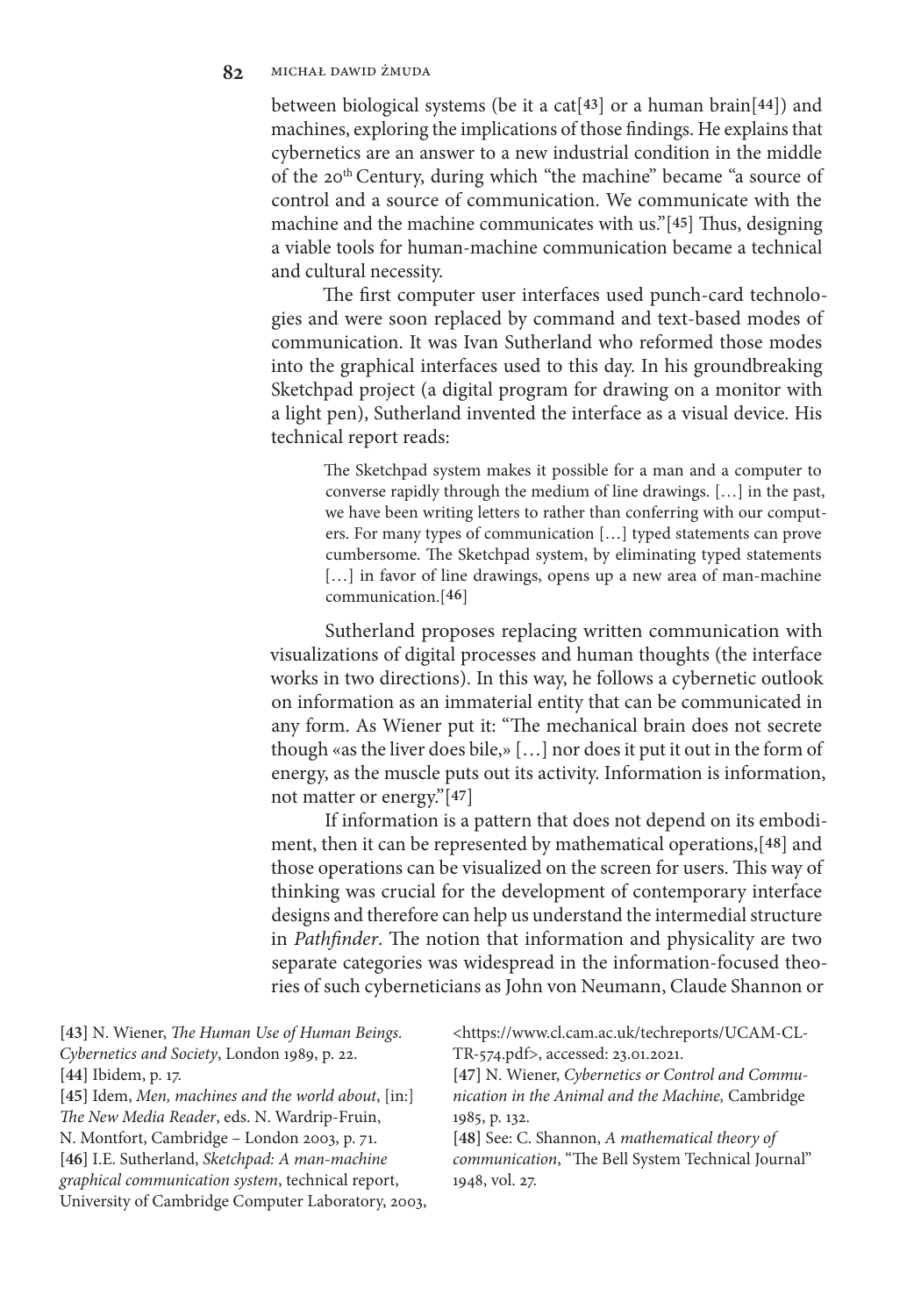Warren Sturgis McCulloch,[**49**] and later spread to popular culture and early stages of media-orientated research. Because digital media were strongly associated with information processing, they were quickly outlined as almost immaterial entities with their "virtual" spaces and forms. In consequence, the discourse of "new" media differentiated digital computers from the homogenic age of the past, in which the materiality of media reigned supreme. Manovich's foundational text on digital media provides an example of such a simplification. When writing about computer-generated graphics, Manovich argues: "if Medieval masters left after themselves the material wonders of stone and glass […], today our craftsmen leave just the pixel sets to be projected on movie theater screens or played on computer monitors. These are immaterial cathedrals made of light […],"[**50**] simply ignoring for a moment that even photons of light are part of the physical world.

Manovich's description becomes especially striking in the context of *Pathfinder*, because the game tries to balance its "immaterial" digitality with the representation of the material wonders of Late Medieval and Early Renaissance media. Comparably to Manovich, the game's interface portrays this pre-digital discourse network as an exceptionally material phenomenon. The overabundance of visual signifiers marking the interface as a corporal entity is overwhelming. Some of the windows are structured with layers upon layers of paper, as if almost the whole interface was made out of books, scrolls and paper sheets. The central position of paper media not only corresponds with their significance in the represented discourse network, it also constructs the interface as an embodiment of (immaterial) information. N. Katherine Hayles explains that when approached from the perspective of information theory, "the book is a form of information transmission and storage" that "incorporates its encodings in a durable material substrate."[**51**] Once produced, books fuse the information and its embodiment, so they cannot be separated.[**52**]

From this perspective, the paper-like construction of the interface can be seen as irrefutable proof of its materiality. *Pathfinder's* graphical design depicts the discourse network in question as a material web of things, a system on the brink of disorder (all those heaps of paper could get mixed up so easily), a system in which information is spread through distinct and separate media artifacts (do the characters really need to carry all these objects with them?). This corporeal excessiveness negotiates the (presumed) lost materiality of digital media.[**53**] As inter-

**[49]** N. Katherine Hayles provides a detailed history of the cybernetic distinction between information and materiality: N.K. Hayles, *How We Became Posthuman. Virtual Bodies in Cybernetics, Literature, and Informatics*, Chicago – London 1999. **[50]** L. Manovich, *Software Takes Command*, p. 201. **[51]** N.K. Hayles, op.cit. p. 28.

**[52]** Ibidem, p. 29.

**[53]** Those familiar with the rule books published under the tabletop *Pathfinder* brand may notice that the books also evoke many media from the past. There is no denying the fact that the *Pathfinder: Kingmaker's* interface also corresponds with the tabletop products. Yet, a short examination of the D&D rulebooks preceding *Pathfinder* (the tabletop game) shows a more complicated story. Up until the second edition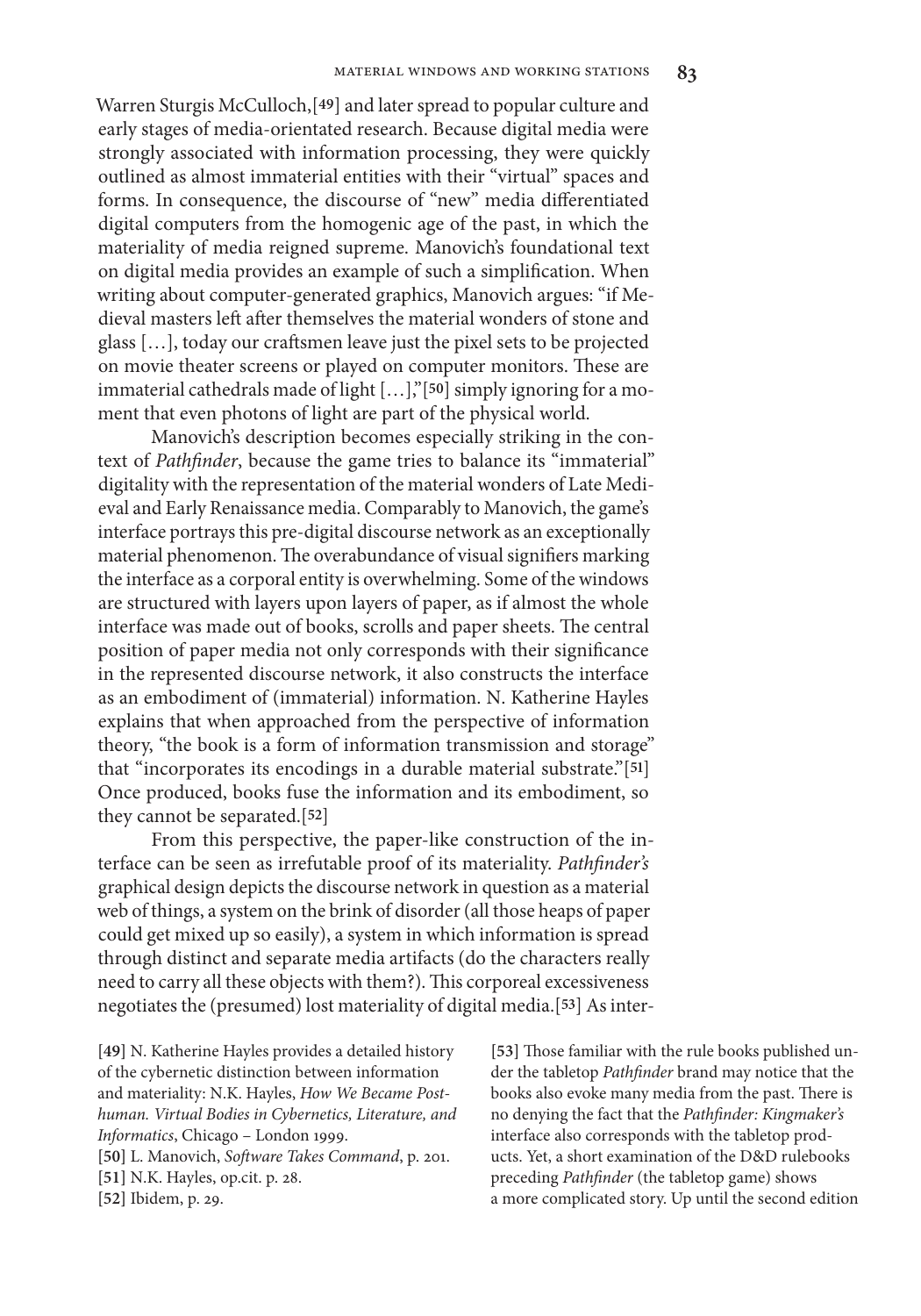face scholar Angela Zhou puts it, "graphical user interface is a manifest artifact […]. It exists more richly and haptically to compensate for the immateriality of the digital […]."[**54**]

This discourse of compensation can be traced back to Ivan Sutherland, who used a cybernetic idea to create a skeuomorphic graphical interface. His Sketchpad represents digital operations with geometrical shapes that can be effortlessly drawn, resized, erased or multiplied on the screen. It is not a coincidence that he choose a very physical technique. Drawing, a very corporal practice, brings digital operations closer to the users. They can imagine computer work as something that pertains to their previous, materially-embedded media experiences. Identically, *Pathfinder's* interface – a not-so-distant relative of Sketchpad – explains its game mechanics with the aesthetics and functions of the chosen media devices. Both interfaces recreate certain media as visual metaphors that make the computer processes approachable even by the most inexperienced users. Sketchpad and the game share the assumption that the only metaphors the users can comprehend are material metaphors.

# Hayles observes that in cybernetic discourse, skeuomorphs "acted as threshold devices" that connected different "conceptual constellations."[**55**] In other words, skeuomorphism is based on the fact that it is much easier to understand new devices through the lens of a familiar one. The interface designers use skeuomorphism to filter or hide the innerworkings of the computer, so users do not have to worry about them and can effortlessly interact with the software.

In the case of *Pathfinder,* the intermediality of the interface delays the users' realization that what they really experience is not a fantasy universe, but a complicated calculation program. In his research, Kubiński argues that "extra-diegetic" interfaces can easily break the immersion of the players. He notes that game designers try to counter this effect by creating interfaces that imitate objects associated with the game's diegesis.[**56**] *Pathfinder's* interface follows such a strategy, because the success of its narrative rests on the players' immersion in the fictional world. The software refers the users to the discourse network of the  $13<sup>th</sup>-16<sup>th</sup>$  centuries, so they can experience the game through the recognizable frames that correspond with its diegesis, themes and rules.

of AD&D, the rulebooks were rather plain looking, with very clean, often minimal designs. The elaborate graphical layouts were introduced in the third edition of D&D, after the brand was incorporated into Wizards of the Coast's catalog. *Pathfinder*'s rules are an offshoot of this edition. The third edition, published in 2000, followed a successful series of isometric, real-time games based on D&D: *Baldur's Gate* and its sequel, *Icewind Dale, Planescape Torment*. The layout of D&D tabletop products seems to be, at least

partially, a direct response to the design trends in the digital games.

**[54]** A. Zhou, *Cybernetics and human-computer interaction: Case studies of modern interface design*, in *2014 IEEE Conference on Norbert Wiener in the 21st Century (21CW)*, ed. M. Gibbs, Boston 2014, DOI: 10.1109/NORBERT.2014.6893925, p. 2.

**[55]** N.K. Hayles, op.cit., p. 17.

**[56]** P. Kubiński, op.cit., pp. 182–187.

# **Threshold devices**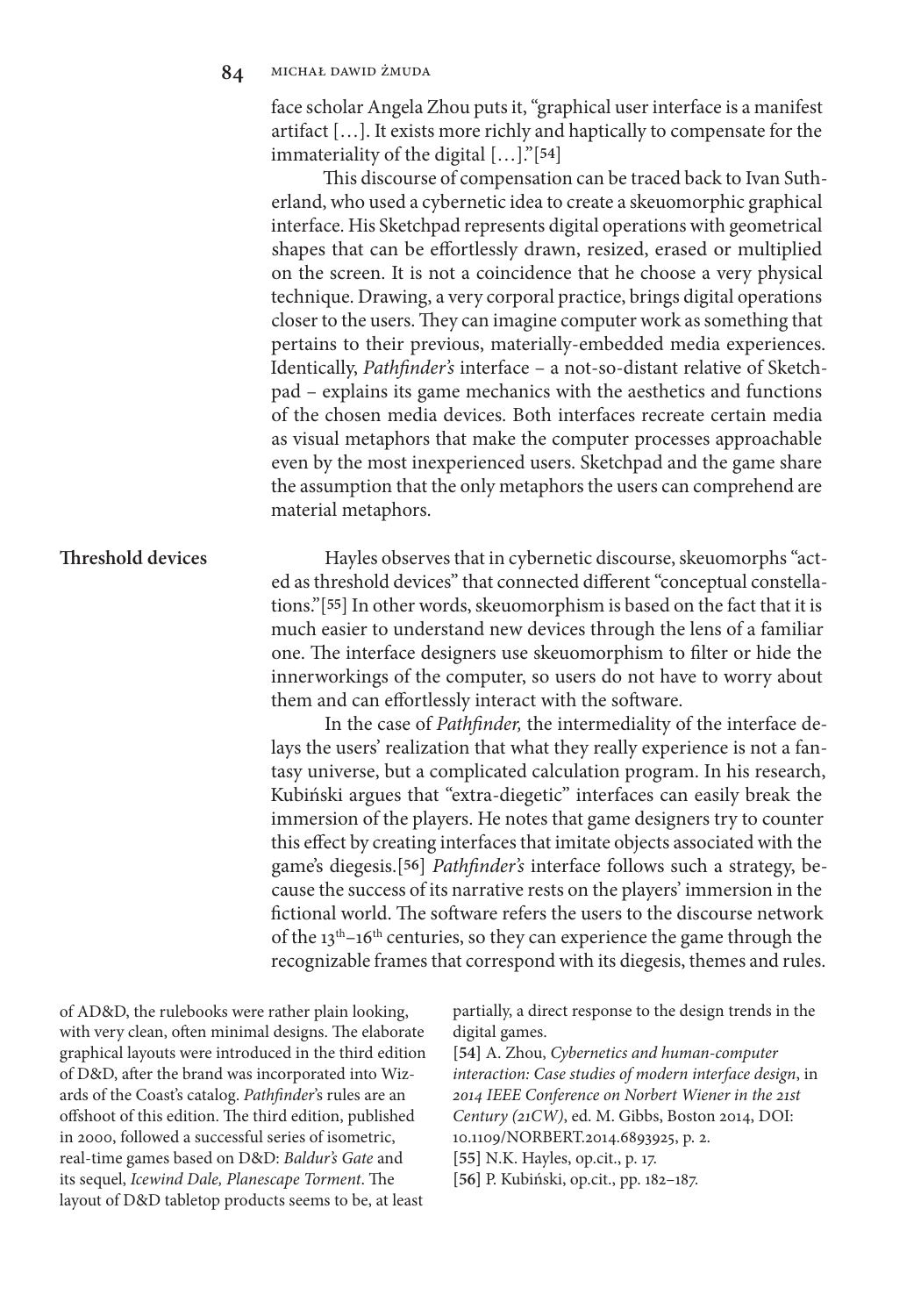The narrative and the game mechanics (traveling, fighting, town building) become linked with the represented media, and in consequence, they all merge into a coherent product.

*Pathfinder* heavily implies that players should treat the interface as a set of windows, thanks to which they can access and experience the narrative game. This becomes especially evident on the loading screen (see il. 3), which literally displays a system of overlapping windows: a book holds a painting frame on its pages. If interpreted in the context of the represented discourse network, a landscape framed on a book page appears to reference an older window metaphor, one that was used by the perspective painters in the Renaissance. There is a strong similarity between the discursiveness of visual interfaces and perspective paintings. Both media forms express mathematical logic with the techniques of visual representation. After all, linear perspective represents a three dimensional space on a two-dimensional canvas with a precise use of mathematics and optical properties.



The technique started with Filippo Brunelleschi who, when inspired by antique writings on optics, made a visual experiment. He created a perspective painting of Florentine Baptistery with a small hole inside and provided the viewers with a hand mirror punctuated with identical hole. The viewers were supposed to hold the painting outwards, look through it and align the mirror so the two holes remained parallel, and finally observe the reflection of the painting. As a result, the device produced an illusion of depth.[**57**] The set of Il. 3. The loading screen. Source: Owlcat Games, *Pathfinder: Kingmaker*, Deep Silver 2018, screenschoot taken by the author

**[57]** R. Lancia, *Narrating built heritage by its own storytelling*, "The International Journal of Virtu-

al Reality" 2008, vol. 7, no. 2, p. 81; S. Edgerton, *Brunelleschi's mirror, Alberti's window, and Galileo's*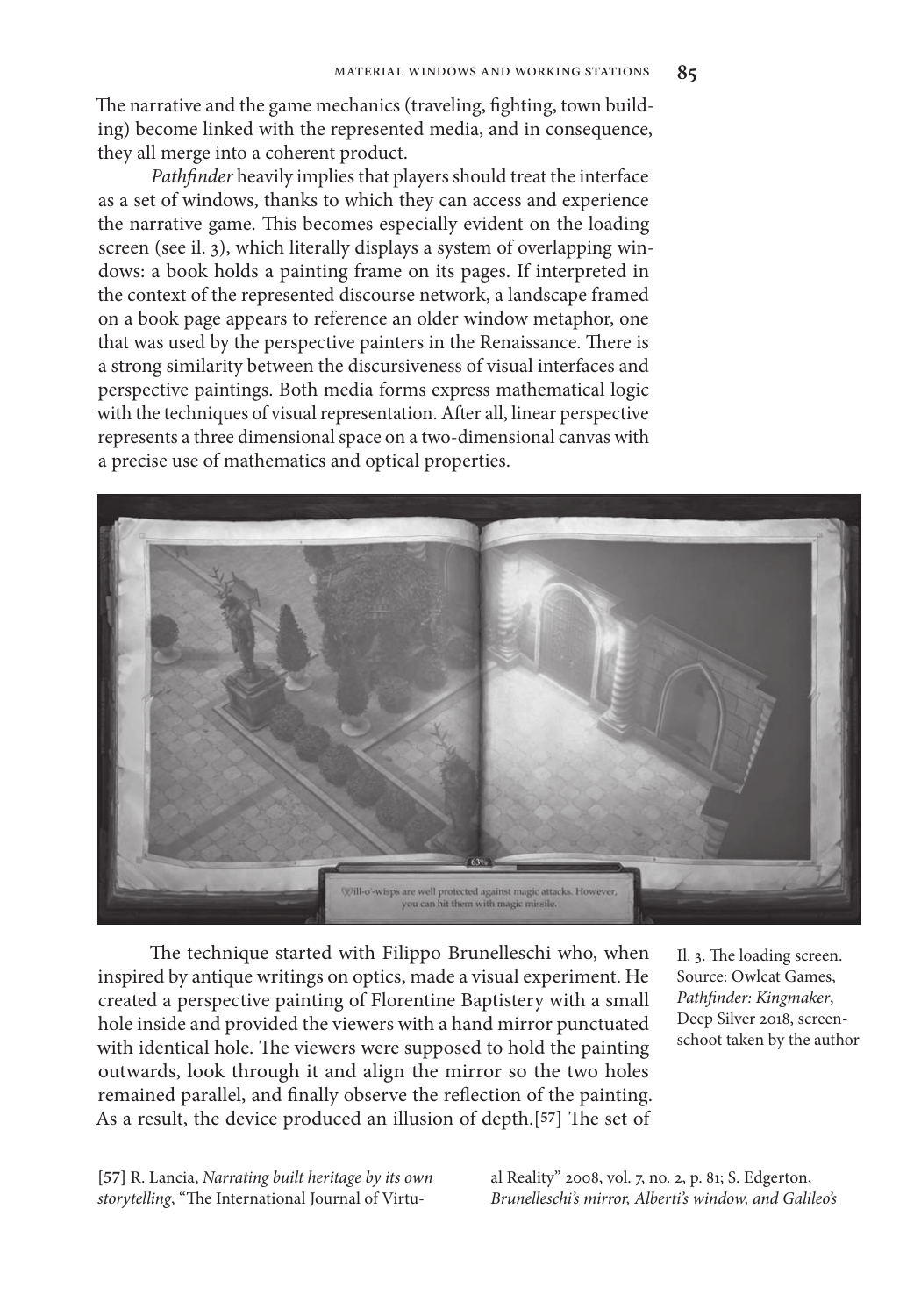tangible materials (the painting and the mirror) materially framed the viewing experience of the spectators, dictating the position and movement of the eye, so the effect of "looking through" at a represented space could be achieved. Following Brunelleschi, Leon Battista Alberti simplified the method and compared perspective paintings as windows: "First I trace as large a quadrangle as I wish, with right angles, on the surface to be painted; in this place, it certainly functions for me as an open window through which the *historia* is observed, and there I determine how big I want men in the painting to be […]."[**58**] Alberti's window does not open onto reality, but functions as a transparent display that shows a representation of narrative space ("historia").[**59**] This painting technique became important for many artists.



Il. 4. Raffaello Sanzio da Urbino, *The School of Athens*. Source: wikimedia (public domain)

For example, a fresco located in the Apostolic Palace in the Vatican, *The School of Athens* by Raphael, incorporates such a transparent opening (il. 4). The mural encloses the depicted scene with

*'perspective tube',* "Historia Ciencias Saude-manguinhos" 2006, vol. 13, p. 159, DOI 10.1590/S0104- 59702006000500010.

**[58]** L.B. Alberti, *On Painting. A new translation and critical edition*, transl. and ed. R Sinisgalli, New York 2011, p. 19.

**[59]** A. Friedberg, *Wirtualne okno. Od Albertiego do Microsoftu*, transl. A. Rejniak-Majewska, M. Pabiś-Orzeszyna, Warszawa 2012, pp. 69–70, 75.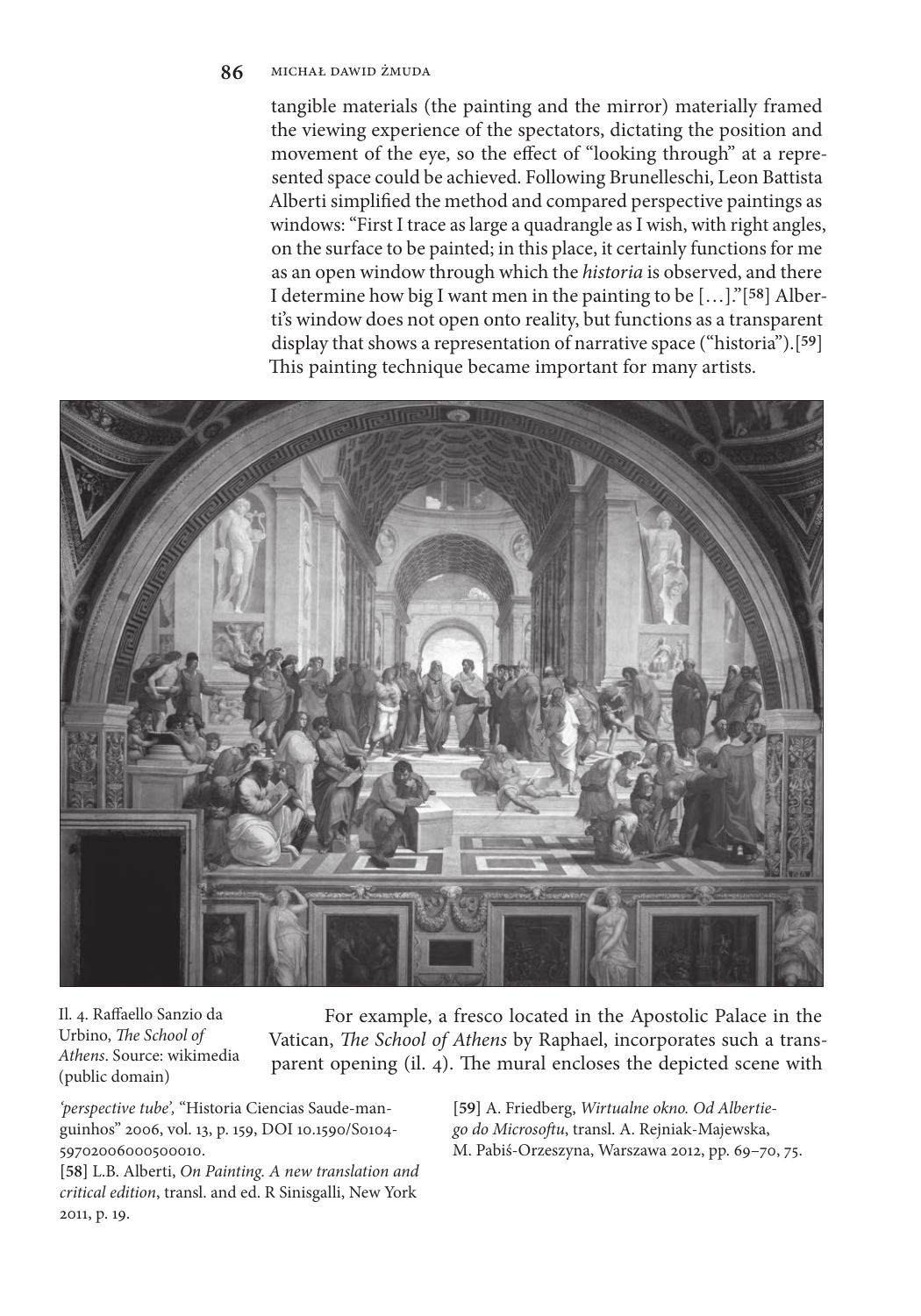an architectural arch that seems to be a natural part of the room. The arch appears to be an extension of the walls, as if it was a tangible and material portal through which the viewers can step into the painting. Of course, in reality the arch is a painting, an integral part of the fresco. It is a portal for seeing (the fictional space– and the events that take place in it). And thus, in addition to enclosing a narrative space, the frame also encloses the viewers. Only when they stand in a specific position before the painting and focus on it can they fully experience the illusion of "looking through" the frame.

*Pathfinder's* interface metaphorically alludes to Brunelleschi's experiment and Alberti's window (compare il. 3 with il. 4). The game a,so recreates a set of tangible materials (e.g. the wooden desk, the book and the painting frame) that work as a see-through devices, promising an illusion of non-mediated experience, which plays a key role in the roleplaying genre. Those frames form the user's expectations, suggesting to them that they are engrossed and participating subjects who look or cross through the interface at/into a narrative space.

Still, the contexts in which the linear perspective and the graphical interface developed are quite different. The linear perspective was conceived as a method that brings the narrative space closer to its audience.[**60**] That is why, in his instruction, Alberti stressed the correct positions of human figures on the painting. If the painter follows certain rules, those figures will appear to be standing right before the viewers' eyes. Linear perspective presents narrative space from a human point of view. *Pathfinder* abandons this method and visually displays its world with an isometric projection. The players observe the characters from above, at a 30 degree angle. The point of view is not fixed in place. The world is not brought closer to the users; it is made distant.

Isometry was popularized in Europe by William Farish.[**61**] He had greatly facilitated the western understanding and usages of isometric projection with his pamphlet *On Isometrical Perspective*. In the text, Farish links isometrical projection with engineering, because it allows precise technical drawings, which, unlike linear perspective, do not distort the depicted objects.[**62**] The western history of isometry shows that since then, it has been interpreted as a technical and reliable way of seeing.[**63**] That is why it is mainly used in manufacturing, architectural planning, and map making.

When a narrative game like *Pathfinder* employs isometric perspective, the players' experience becomes so much different from the

**[61]** Isometrical paintings originated in China, but Europeans adapted them to industrial needs and since then have largely ignored their source. J. Krikke, *Axonometry: a matter of perspective*, "IEEE Computer Graphics and Applications" 2000, vol. 20, no 4, p. 8, DOI: 10.1109/38.851742.

**[62]** Ibidem, pp. 8–9.

**[63]** See: F. Cocozza, *Axonometry: The grip of thought on space —a short survey on the relation between the act of planning and a visionary visualization technique*, "Proceedings" 2017, vol. 1, no. 9.

**Command and work**

**<sup>[60]</sup>** S. Edgerton, op.cit., p. 157.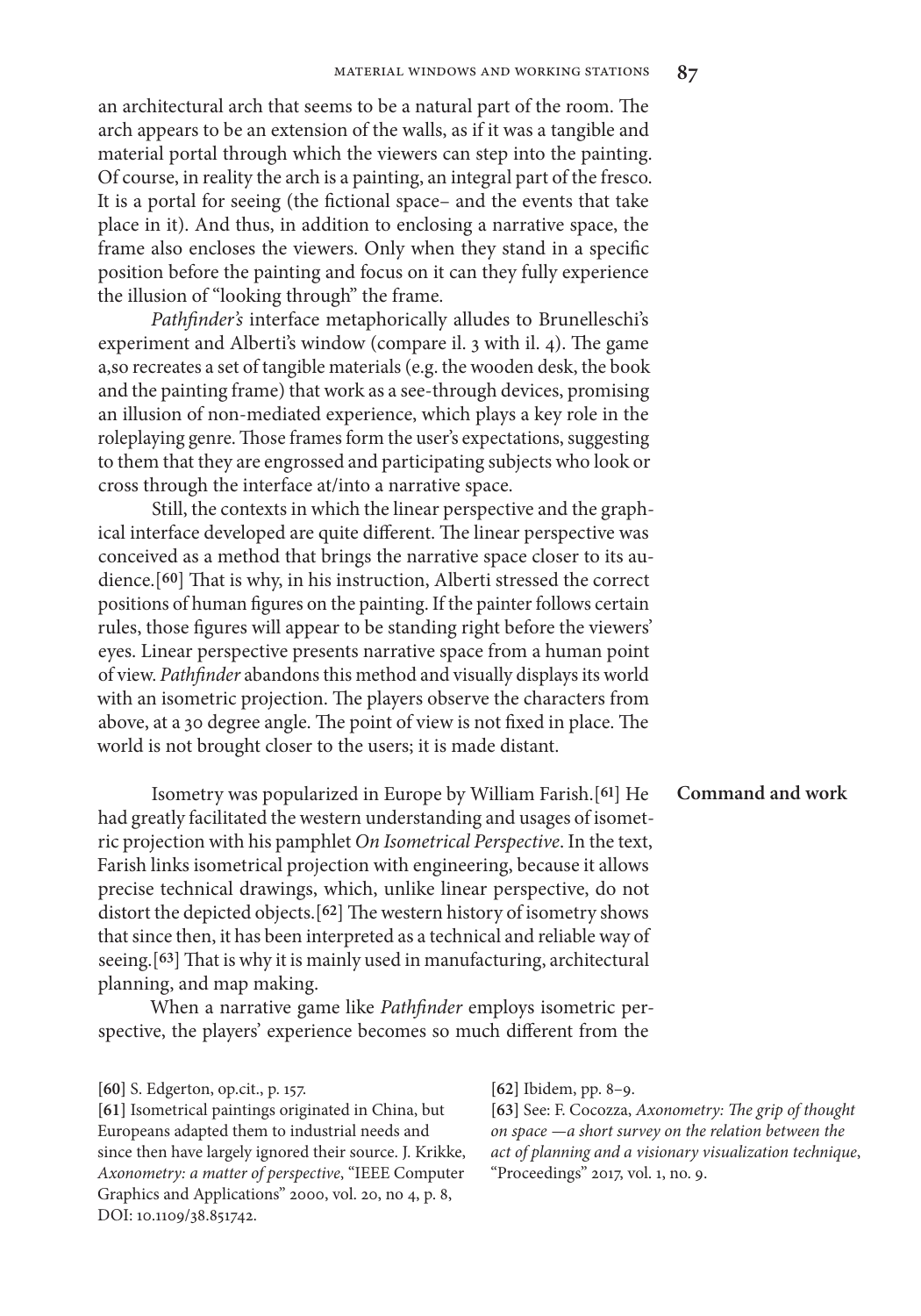experience founded on Alberti's windows. The isometric image places its viewers, as Adam Jasper puts it, an "infinite distance away", and thus allows them to inspect the depicted space "with infinite clarity." [**64**] While the game pretends (mainly through its diegetic stylization of the interface) to immerse the players in the characters of their choosing, it actually detaches the players from the represented world. Isometric representations of space are designed as maps of rational thought.[**65**] They must be read as abstractions, not illusions of being near or in the narrative space.

Why would a roleplaying game use such method of representation? Because at its core, *Pathfinder* is a management software. The popularity of isometrical drawings in the 19th century resulted from the fact that factory workers could easily read them and learn the required montage procedures. In the same way that isometrical projection constitutes efficient workers, the graphical user interface coerces the players to reenact different techniques associated with bureaucratic and military work. The game users issue commands to their subordinates (the adventuring party). They manage numerical data by choosing the adventuring gear in the inventory display, and outlining the battle strategy. The battle calculations displayed during the gameplay provide intricate data about the party's and enemies' performance in the battle. The players administer human resources by deciding on the party's composition and how to develop each character. The detailed character screens allow the players to compare numerical data about the abilities of the protagonist and her or his companions. Finally, the top-down views of the fictional world imagines the space as a series of battlefields, overseen and managed by the players on the battlefield.

Isometric view and user interfaces express a cultural need for meticulous control. The discourse network of control devices exploded at the beginning of 19<sup>th</sup> century, when pre-industrial media could no longer keep up with the rising amounts of processed energy, material goods and information. This "control revolution", as James Beniger names it, took place between the 1840s and the 1920s, giving rise to systems that expanded human capacity to process data and rationalize complicated streams of information.[**66**] The skeuomorphic interface design and isometrical view are then related practices which efficiently streamline and communicate complex data, so they can be worked on by people with no technical background.

The cybernetic discourse, on which the very idea of human-computer interface was based, was brought about by the control revolution. [**67**] Cybernetic field was essentially a science of control that reshaped chosen problems (including the notion of communication) into prob-

**[64]** A. Jesper, *God's eye view*, [in:] *This Thing Called Theory*, eds. T. Stoppani, G. Ponzo, G. Themistokleous, London 2016, e-book. **[65]** F. Cocozza, op.cit., p. 10.

**[66]** J.R. Beniger, *The Control Revolution. Technological and economical origins of the information society*, Cambridge – London 1986, pp. 9, 15, 426–427. **[67]** Ibidem, p. 407.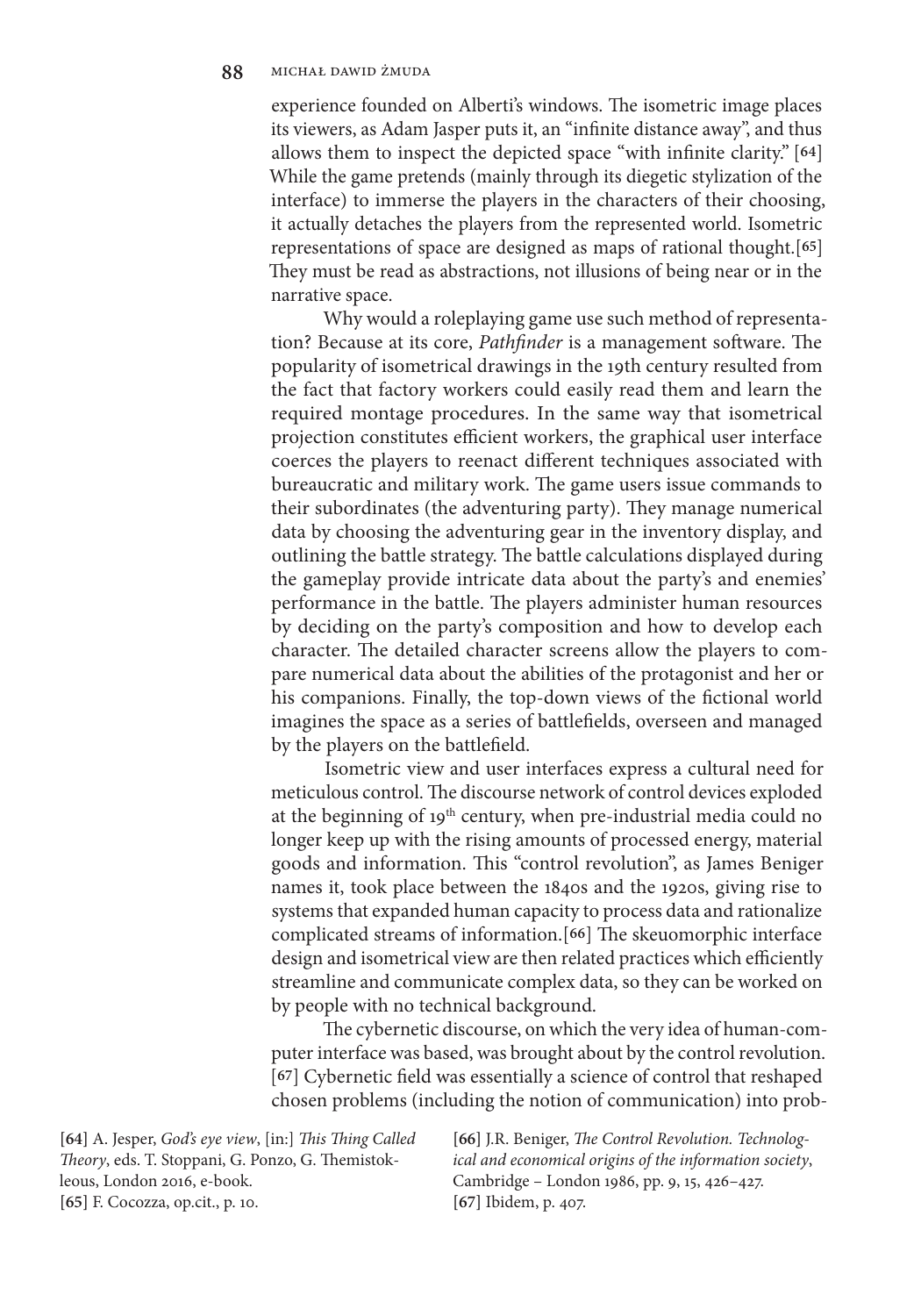lems of command and regulation. The Greek word *kubernētēs* connotes a boat steersman, a nautical captain, a leader or a governor.[**68**] The cybernetic interface frames the players as controlling subjects, presenting them with forms through with they can govern information and work effectively.

The very first interface the players see, the game's title screen (il. 5), contextualizes itself in accordance with such logic. The camera approaches a dimly lit table. As the camera gets closer, it reveals a plethora of material documents (a map, a letter, sheets of paper, a book), all of which are later represented on other interface screens. This image, of course, signals the game's relation with the  $13<sup>th</sup>-16<sup>th</sup>$  century discourse network. But the intermediality at play here does more than that; it also recreates the computer as a physical-office metaphor, developed and put into practice at Xerox's Palo Alto Research Center and Sandford Research Institute.



Those institutions designed and implemented the first commercial incarnation of a graphical user interface in Xerox Alto (1973, an experimental model) and Xerox Star (1981, mass produced model) machines. Both computers employed an interface that was imagined as a working station; a space "organized like an «electronic desktop»"[**69**] (see il. 6). Some of the Xerox employees who worked on the Star system describe their computer as follows:

Il. 5. The digital representation of a "pre-digital desktop". Source: Owlcat Games, *Pathfinder: Kingmaker*, Deep Silver 2018, screenschoot taken by the author

Every user's initial view of Star is the "Desktop," which resembles the top of an office desk, together with surrounding furniture and equipment. It

**[68]** See κυβερνήτης in Perseus Digital Library Project, <www.perseus.tufts.edu>, accessed: 23.01.2020. **[69]** *See Xerox 8010 speaks your language* (brochure), in DigiBarn computer museum, <https://www.

digibarn.com/friends/curbow/star/2/index.html>, accessed: 23.01.2020.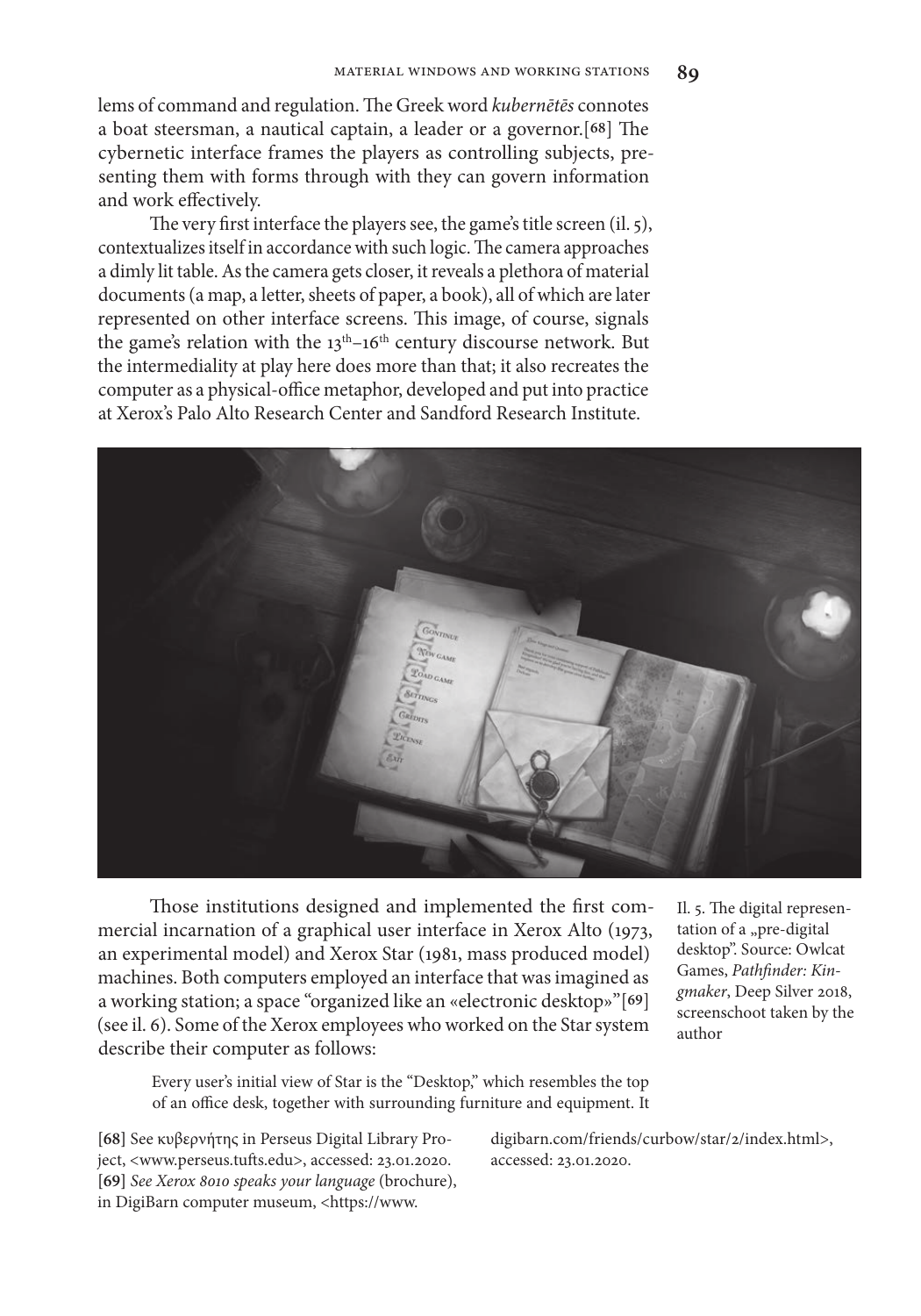represents your working environment – where your current projects and accessible resources reside. On the screen are displayed pictures of familiar office objects, such as documents, folders, file drawers, in- baskets, and out-baskets.[**70**]



Il. 6. Xerox Star. Source: DigiBarn Computer Museum

> The game's title screen replicates this structure, the only difference being that the game represents familiar objects from a different time period. Even the (wooden) desktop is present in the background. The title screen displays a working station as it would look if the same work-related discourses existed in the 15<sup>th</sup> century.

> The engineers behind Xerox Star developed its interface as a continuation of a media network, which includes desks, printers, files and other machines used in the office. Similarly to Sutherland, they too tried to balance the presumed material difference between digital and tangible media: "the icons […] are visible, concrete embodiments of the corresponding physical objects. Star users are encouraged to think of the objects on the Desktop in physical terms."[**71**]

> Alberti's metaphor remained valid for the programmers of Star, but one of the designers, Alan Key, refashioned it into "the principal mechanism for displaying and manipulating information."[**72**] The computer utilizes its windows in the similar way workers utilize papers and documents on their desks. Windows behave like pages: they can be easily moved and layered on top of each other.[**73**] This idea explains *Pathfinder's* preoccupation with heaps of overlapping paper in the interface. Its design replicates both the  $13<sup>th</sup> - 16<sup>th</sup>$  century discourse network and the principles popularized by Kay. *The School of Athens* and the Xerox Star's operating system are also related. The first one

**[70]** D.C. Smith, C. Irby et al., *Designing the star user interface*, "Human-Computer Interaction" May 1990, <https://tech-insider.org/star/research/acrobat/8204. pdf>, accessed: 23.01.2020.

**[71]** Ibidem, p. 256.

**[72]** Ibidem.

**[73]** Ibidem.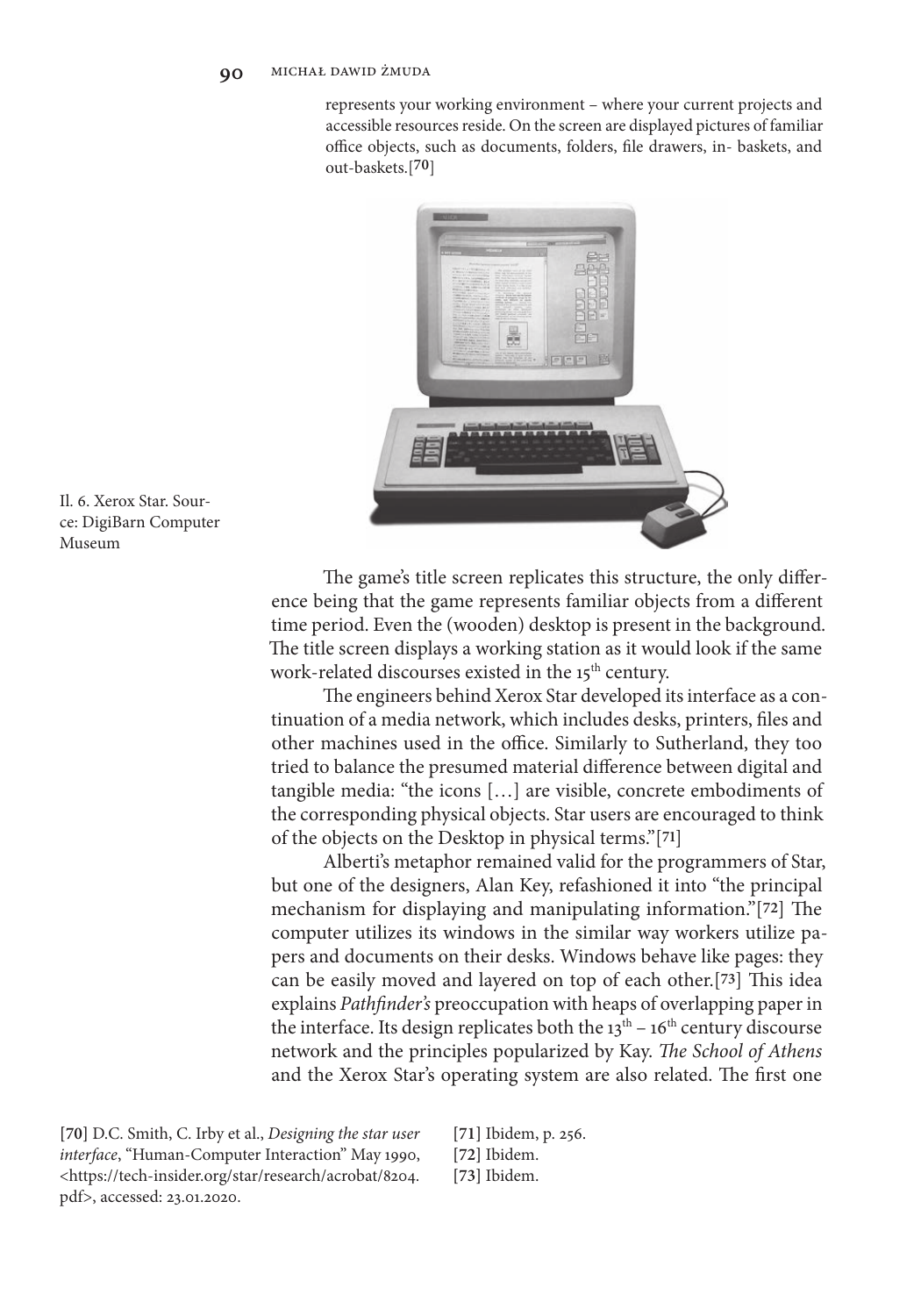extends the room into the picture, the second one expands the office onto the computer screen. Still, while the computer windows retain Alberti's idea of looking through a medium at something, they are experienced as layered and navigable objects,[**74**] or to be more precise, elements of a contemporary office space. *Pathfinder's* narrative space is, in fact, an office environment, and thus what the players look at and experience is an intermedially-constructed administration desk. The game's correspondence with the discourse network of office devices is quite simple. The office workers are required to move between different technical devices (printers, document folders, staplers, phones…) and operate them to carry out specific tasks, remember their location and (if needed) cataloging logics (the files in the folders), while at the same time interpreting and directing a constant transmission of information that comes in and out of those devices. The players playing *Pathfinder: Kingmaker* are involved in a similar relationship with the media devices represented in the graphical user interface. The interface refashions the users into subjects that are preoccupied with the control of media devices. The players, too, need to quickly move between different interface tabs, and learn the role of each screen and interactive buttons, so they can operate the systems as precisely as possible. For example, they must know how to display and segregate the overflow of items collected during the exploration. They should master the ability to access and read data about the party's statistics, abilities and inventory, so they can successfully modify them when needed. They must commit to the act of switching between isometric and map views of the explored space, so they do not get lost while traveling.

### **Cybernetic sailors**

As I have already mentioned at the beginning, the discourses of exploration and discovery contribute to the game's themes of colonization. Yet, the crucial navigation practice that the players participate in has more to do with movement through the office media environment than with the exploration of fantastical landscapes. The users are, in fact, experiencing an excess of documents and devices that help with the supervision of different tasks. Each gameplay session consists of multiply excursions through the Late Medieval and Early Renaissance media pictured in the interface.

The function of players/*kubernētēs* blends navigation techniques with technical control. The graphical user interfaces were always designed as spaces for movement. After inventing his interface, Sutherland proclaimed that "the properties of a computer drawing are entirely different from a paper drawing […] primarily because of the ability to move drawing parts around […]."[**75**] Manovich explains this tendency by comparing computer users with characters from the *Tron* movie. They zap "through the immaterial space defined by lines of light."[**76**]

**[76]** L. Manovich, *Language…*, p. 250.

**<sup>[74]</sup>** A. Friedberg, op.cit., pp. 417–419. **[75]** I.E. Sutherland, op.cit., p. 17.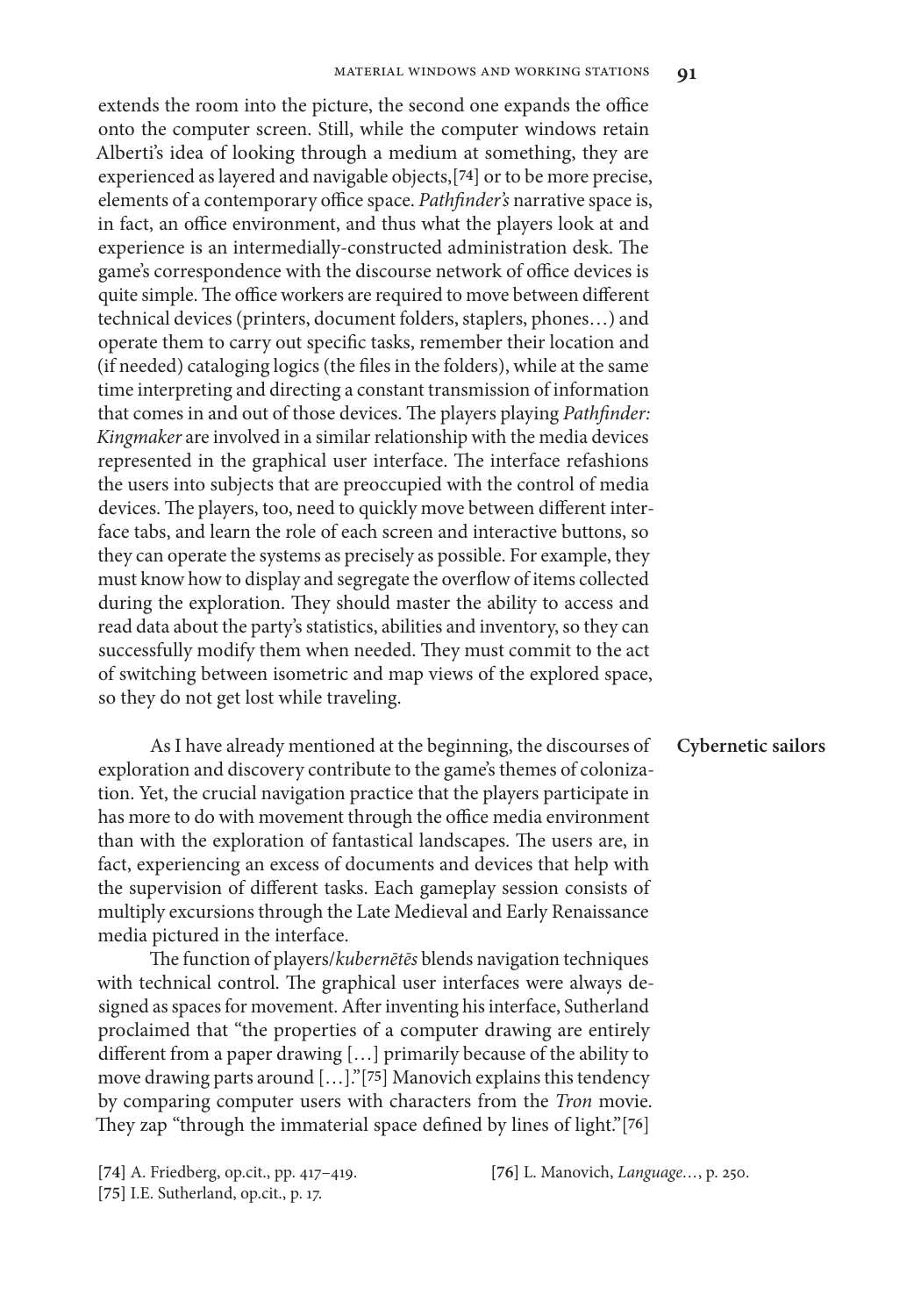Aren not those lines the very same lines used by Sutherland to compose geometrical shapes on a computer screen? I think they are. I agree with Manovich when he maintains that "the idea of navigable space lies at the very origins of computer era. The steersman navigating the ship and the missile traversing space on its way to the target have given rise to a whole number of new figures […]."[**77**]

One of those figures is the player exploring an interface environment. I do not interpret the intermedia relations in *Pathfinder: Kingmaker* as a case of discoursive continuities, raptures or paradoxes. Those relations build a historically complex device. During the gameplay, the users not only navigate representations of the chosen media, but also explore the discourse networks associated with them. Regardless if they aware of the fact or not, the players can experience those networks as interlaced layers of meanings and practices.

| <b>BIBLIOGRAPHY</b> |
|---------------------|
|---------------------|

" κυβερνήτης", in Perseus Digital Library Project, <www.perseus.tufts.edu> Alberti L.B., *On Painting. A new translation and critical edition*, transl. and ed. R. Sinisgalli, New York 2011

- Anderson C.U., S.B. Pold, *Interface Criticism*, Aarhus N 2011
- Ash E.H., *Navigation techniques and practice in the Renaissance*, [in:] *The History of Cartography*, vol. III, ed. J.B. Harley, D. Woodward, Chicago 1987
- Beniger J.R., *The Control Revolution. Technological and economical origins of the information society*, Cambridge – London 1986

Campbell T., *Portolan charts from the late thirteenth century to 1500*, [in:] *The History of Cartography*, vol. I, eds. J.B. Harley, D. Woodward, Chicago 1987

Celiński P., *Interfejsy. Cyfrowe technologie w komunikowaniu,* Wrocław 2010

Cocozza F., *Axonometry: The grip of thought on space – a short survey on the relation between the act of planning and a visionary visualization technique*, "Proceedings" 2017, vol. 1, no. 9, <https://doi.org/10.3390/proceedings1090884>

Cosgrove D., *Geography and Vision. Seeing, imagining and representing the world*, London – New York 2008

- Edgerton S., *Brunelleschi's mirror, Alberti's window, and Galileo's 'perspective tube',* "Historia Ciencias Saude-manguinhos" 2006, vol. 13, p. 159, DOI 10.1590/ S0104-59702006000500010
- Ensslin A., *Literary Gaming*, Cambridge London 2004
- Ernst W., *Media Archaeography. Method and machine versus history and narrative of media*, [in:] *Media Archeology. Approaches, applications, and implications*, eds. E. Huhtamo, J. Parikka, Berkeley – Los Angeles – London 2011
- Foucault M., *The Archeology of Knowledge,* transl. A.M. Sheridan Smith, New York 1972
- Friedberg A., *Wirtualne okno. Od Albertiego do Microsoftu*, transl. A. Rejniak- -Majewska, M. Pabiś-Orzeszyna, Warszawa 2012
- Gaudreault A., Marion, P., *The Cinema as a model for the genealogy of media*, "Convergence" 2002, vol. 8, no. 4. DOI:10.1177/135485650200800402
- Girina I., *Video game mise-en-scene remediation of cinematic codes in video games*, [in:] *Interactive Storytelling. ICIDS 2013. Lecture Notes in Computer Science*, eds. H. Koenitz, T.I. Sezen, G. Ferri, Cham 2013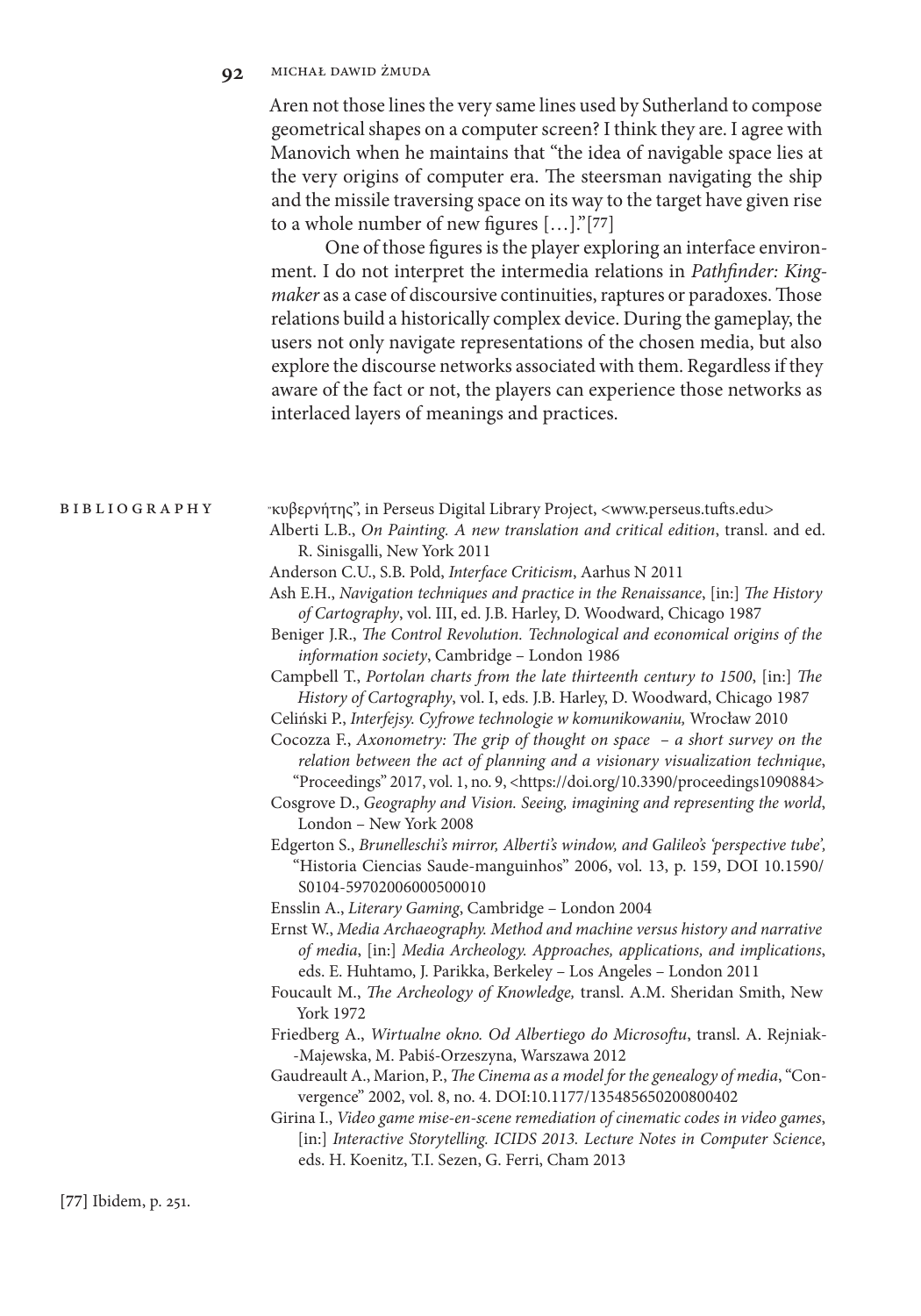- Groppo P., *Narrative ludology: intermediality in adventure games,* "Em Tese" 2012, vol. 18, no. 3, DOI: 18. 96. 10.17851/1982-0739.18.3.96-108
- Hayles N.K., *How We Became Posthuman. Virtual bodies in cybernetics, literature, and informatics*, Chicago – London 1999
- Huhtamo E., *Dismantling the fairy engine. Media archeology as topos study*, [in:] *Media Archeology. Approaches, Applications, and Implications*, Berkeley, Calif., 2011
- *Interactive Storytelling. ICIDS 2013. Lecture Notes in Computer Science*, ed. H. Koenitz, T.I. Sezen, G. Ferri, Cham 2013, <https://doi.org/10.1007/978-3-319- 02756-2\_5>
- *Intermediality and Media Change*, eds. J. Herkman, T. Hujanen, P. Oinonen, Tampere 2012
- Järvinen A., *Gran Stylissimo: The audiovisual elements and styles in computer and video games*, [in:] *Proceedings of Computer Games and Digital Cultures Conference*, ed. F. Mäyrä. Tampere 2002
- Jesper A., *God's eye view*, [in:] *This Thing Called Theory*, eds. T. Stoppani, G. Ponzo, G. Themistokleous, London 2016, e-book
- Jørgensen I.K.H., *Media and games: an intermedial framework*, in *FDG '18: Proceedings of the 13th International Conference on the Foundations of Digital Game*, eds. S. Dahlskog, S. Deterding, J. Font, Malmö 2018, <https://doi. org/10.1145/3235765.3235794>
- King G., Krzywinska T., *ScreenPlay. Cinema/videogames/interfaces*, London New York 2002

Kittler F., *Discourse Networks 1800/1900*, transl. M. Metteer, C. Cullens, Stanford 1990

- Kittler F., *Gramophone, Film, Typewriter*, transl. G. Winthrop-Young, M. Wutz, Stanford 1999, xli
- Krikke J., *Axonometry: a matter of perspective*, "IEEE Computer Graphics and Applications" 2000, vol. 20, no. 4, DOI: 10.1109/38.851742
- Kubiński P., *Gry wideo. Zarys poetyki*, Kraków 2016
- Lancia R., *Narrating built heritage by its own storytelling*, "The International Journal of Virtual Reality" 2008, vol. 7, no. 2
- Lippitz A., *Lost in the static?: Comics in video games*, [in:] *Intermedia Games Games Inter Media: Video Games and Intermediality*, eds. M. Fuchs, J. Thoss. New York 2019
- Manovich L., *Software Takes Command*, New York London 2013
- Manovich L., *The Language of New Media*, Cambridge London 2011
- Mueller J., *Intermediality, Quo Vadis?: A brief inventory and a road map for six central future research axes*, "International Journal of Semiotics and Visual Rhetoric" 2019, vol. 3, DOI: 10.4018/IJSVR.2019070102
- Ndaliains A., *Neo-Baroque Aesthetics and Contemporary Entertainment*, Cambridge – London 2004
- Neitzel B., *Performing games: intermediality and videogames*, [in:] *Handbook of Intermediality*, ed. G. Rippl, Berlin – Boston 2015, e-book

Owlcat Games, *Pathfinder: Kingmaker*, Deep Silver, PC game, 2018

- Parikka J., *Insect Media. An archaeology of animals and technology,* Minneapolis, London 2010
- Parikka J., *What is Media Archeology?*, Cambridge 2012
- Rajewsky I.O., *Intermediality, intertextuality, and remediation: a literary perspective on intermediality*, "Intermédialités" 2005, vol. 6, no. 6, DOI: 10.7202/1005505ar
- Raupach T., *Towards an analysis of strategies of authenticity production in World War II first-person shooter games*, [in:] *Early Modernity and Video Games*, eds. T. Winnerling, F. Kerschbaumer, Newcastle 2014
- Schröter J., *Discourses and models of intermediality*, "CLCWeb: Comparative Literature and Culture" 2011, vol. 13. DOI: 10.7771/1481-4374.1790